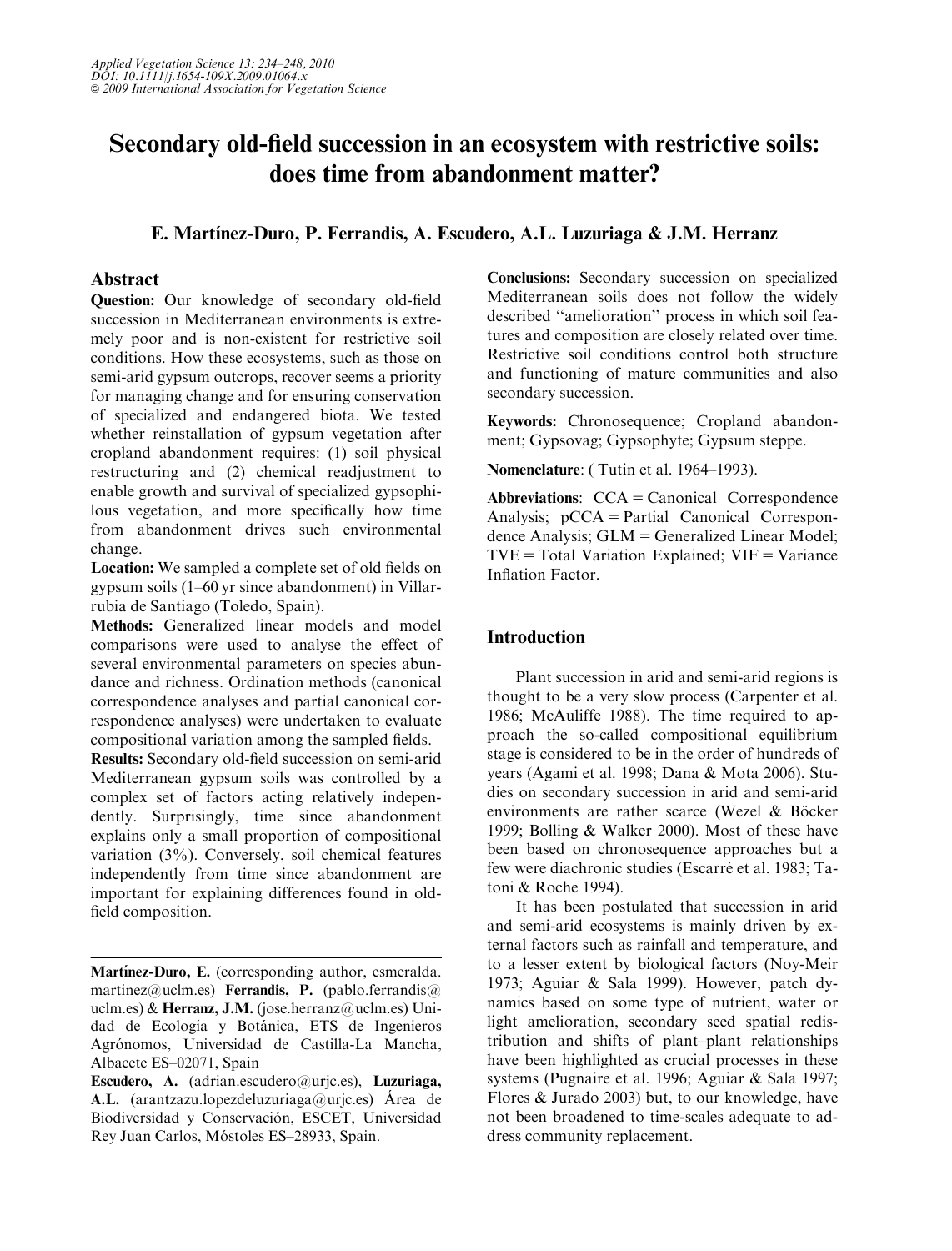Old-field succession is a special case of secondary succession on abandoned, usually arable, croplands. Abandonment of agricultural practices in Mediterranean semi-arid areas during recent decades is recognized as the most important regional global change driver and a key landscape shaper. Centuries of man-induced changes owing to agriculture have promoted severe changes in composition and cover of natural plant communities, which have been confined to isolated and small remnants on an adverse matrix (García-Ruiz et al. 1996; Bonet 2004).

Unfortunately, our knowledge on secondary old-field succession in semi-arid Mediterranean environments is extremely poor (Noy-Meir 1973; Margaris et al. 1996; Bonet 2004; Bonet & Pausas 2004) and non-existent for restrictive soil conditions. How these ecosystems, such as those on semiarid gypsum outcrops, recover seems a priority for managing change and for ensuring conservation of their specialized and endangered biota. Factors controlling such change are not known. Secondary succession on Mediterranean old fields follows an ''amelioration'' process in which composition and structure of vegetation not only change with time since abandonment but closely track parallel changes in soil physico-chemical properties driven by vegetation itself (Debussche et al. 1996; Haase et al. 1996; Ne'eman & Izhaki 1996; Pugnaire & Luque 2001). Other local factors may marginally explain some community attributes of a developing plant community not necessarily linked to soil conditions, such as changes in the biotic environment owing to the development of the community. However, it is expected that such ''endogenous'' soil properties may be especially relevant for these specialized soils.

The very particular physical and chemical properties of gypsum soils strongly affect community patterns and vegetation composition (Meyer et al. 1992). Gypsum vegetation seems an exceptional vegetation model for testing the effect of soil constraints on old-field succession. Despite gypsum soils being extremely adverse habitats for plant life, they support a conspicuous specialist endemic group of plants (Parsons 1976; Guerra et al. 1995; Mota et al. 2003) and constitute one of the most endangered habitats in Europe (European-Community 1992). The ecology of gypsum plant communities has recently received a great deal of attention (Meyer 1986; Escudero et al. 1999, 2000; Guerrero-Campo et al. 1999a, b; Palacio et al. 2007; Pueyo & Alados 2007), but there is little information about the rate of reappearance of gypsophytes following human disturbance or of the environmental factors influencing natural recovery and secondary succession.

It has been proposed that the chemically and physically restrictive conditions of gypsum soils determine gypsophily in plants (Escudero et al. 1999, 2000; Guerrero-Campo et al. 1999b; Pueyo et al. 2007). A corollary is that gypsum vegetation requires very restrictive chemical and physical conditions to occur beyond the existence of gypsum in the soil (Pueyo et al. 2007). The main feature of chemical composition in gypsum soils is the unbalanced ion concentration, with an excess of sulphur and calcium (Boukhris & Lossaint 1975) and a poor retention of ions such as phosphorous, potassium and nitrogen because of exchange with calcium in the soil complex (Guerrero-Campo et al. 1999b). Conversely, seed establishment (Meyer et al. 1992; Escudero et al. 1999) and root physical penetration (Verheye & Boyadgiev 1997) are determined by the hard physical and biological soil gypsum crust. In addition, it has been suggested that gypsophily is controlled primarily by the capability to penetrate extremely hard physical crusts during emergence (Meyer 1986; Romao & Escudero 2005).

Thus, we hypothesize that reinstallation of gypsum vegetation after cropland abandonment requires, first, soil physical restructuring to meet emergence requirements and, second, chemical readjustment for growth and survival of these restrictive soil edaphisms. Historical cropland management would probably have drastically altered soil physical and chemical conditions from those required for establishment and growth of gypsophilous vegetation.

In order to test this hypothesis, we sampled a complete set of old fields on gypsum soils ranging from 1 yr to more than 60 yr since abandonment. Some methodological limitations of the chronosequence approach have been pointed out (Glenn-Lewin & van der Maarel 1992) otherwise some studies have re-established the robustness of this technique since they validated the predictions after resampling communities studied (Debussche et al. 1996; Foster & Tilman 2000). Thus, chronosequences may help to expand our scarce knowledge in the secondary dynamics of these stressful habitats.

The specific objectives of this work were to: (1) evaluate the importance of time since abandonment on the recovery of gypsum communities in oldfields, (2) define environmental attributes which drive secondary succession, and (3) determine species relationships to establish temporal patterns.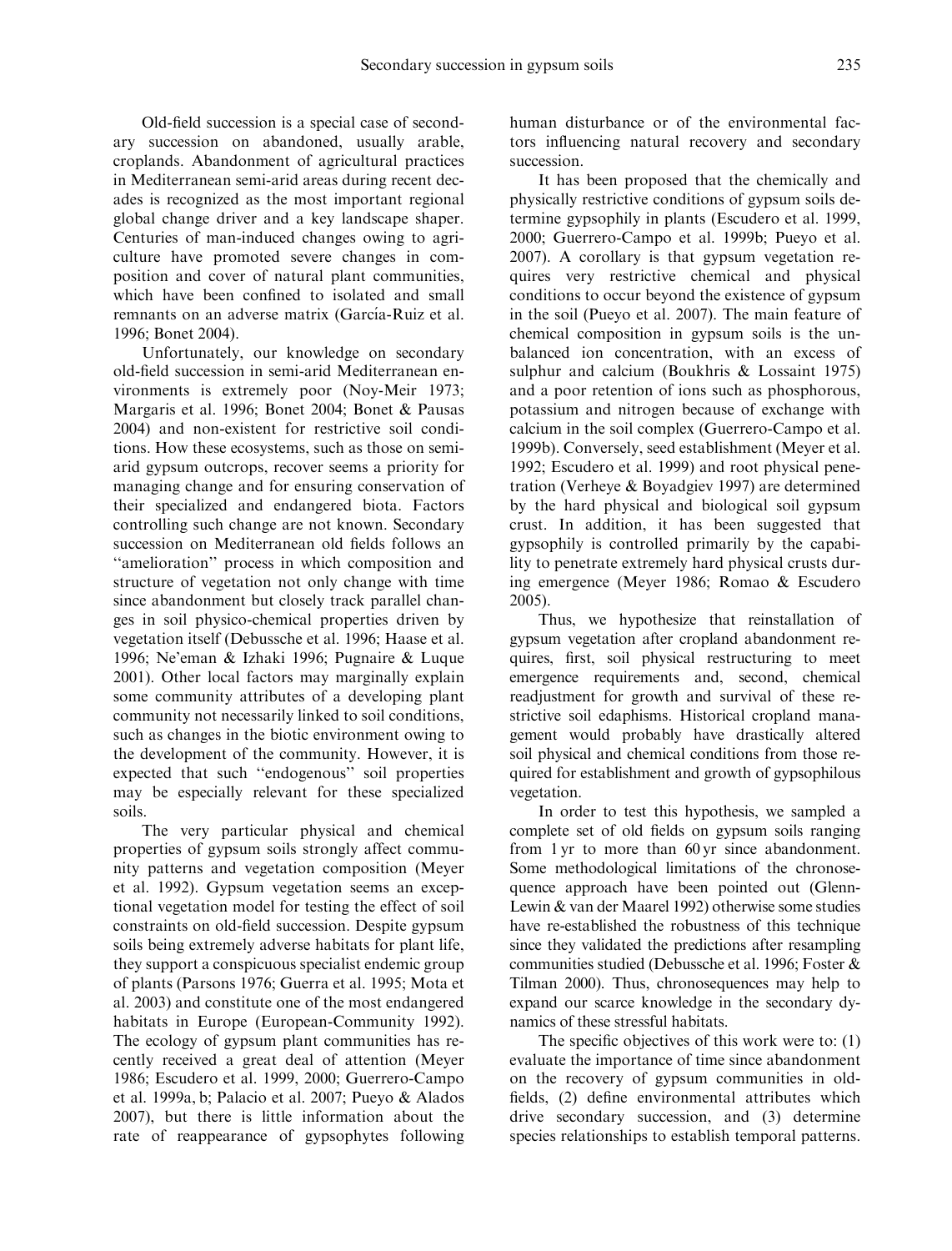To achieve these goals, species richness, cover, evenness together with species composition were evaluated and the relative influence of different physical and chemical soil variables and some local variables, were investigated.

# **Methods**

### Study site and species

The study was undertaken in the surrounding of Villarrubia de Santiago, province of Toledo (Castilla-La Mancha region; central Spain; Fig. 1) on a rectangular area of 6.9 km-2.8 km (altitudinal range: 153 m). The very homogeneous climate in the area is semi-arid Mediterranean, with a typically drastic summer drought and an upper semiarid annual mean rainfall of ca. 400 mm. Mean temperature is  $13.7^{\circ}$ C with a mean minimum temperature in the coldest month of  $-0.2^{\circ}$ C and a mean maximum temperature in the hottest month of  $33^{\circ}$ C. Soils are rich in massive calcium sulphate (average  $>50\%$ ) which forms extremely hard gypsum crusts (Ferrandis et al. 2005).

The landscape consists of low hills and flat-bottomed valleys, usually cultivated, leading to the

fragmentation of plant communities on hills. Natural vegetation is rich in endemic strict gypsophytes, such as Centaurea hyssopifolia, Gypsophila struthium, Gypsophila bermejoi, Helianthemum squamatum, Koeleria vallesiana subsp. castellana, Ononis tridentata, Odontites longiflora var. gypsophila, Teucrium pumilum, Thymus lacaitae and Reseda stricta. Two plant communities are neatly distinguishable on gypsum outcrops: (1) a scrubland on slopes dominated by G. struthium, C. hyssopifolia, T. lacaitae and H. squamatum, and (2) a sparse dwarf scrubland dominated by T. pumilum and Hernaria fruticosa subsp. fruticosa, established on gypsum-crusted summits (Rivas-Martínez & Costa 1970).

Dry cereal croplands and olive groves are usually present in valleys. Rural exodus and European agrarian policy has caused changes in traditional land uses and lifestyle, resulting in field abandonment becoming prevalent in recent decades.

#### Sampling

Vegetation was surveyed following an old-field chronosequence approach. During spring and summer of 2004, we sampled 50 plots in abandoned croplands that had not been managed or used



Fig. 1. Location of the study area in Spain and location of sampling plots in Villarrubia de Santiago (Toledo, Spain).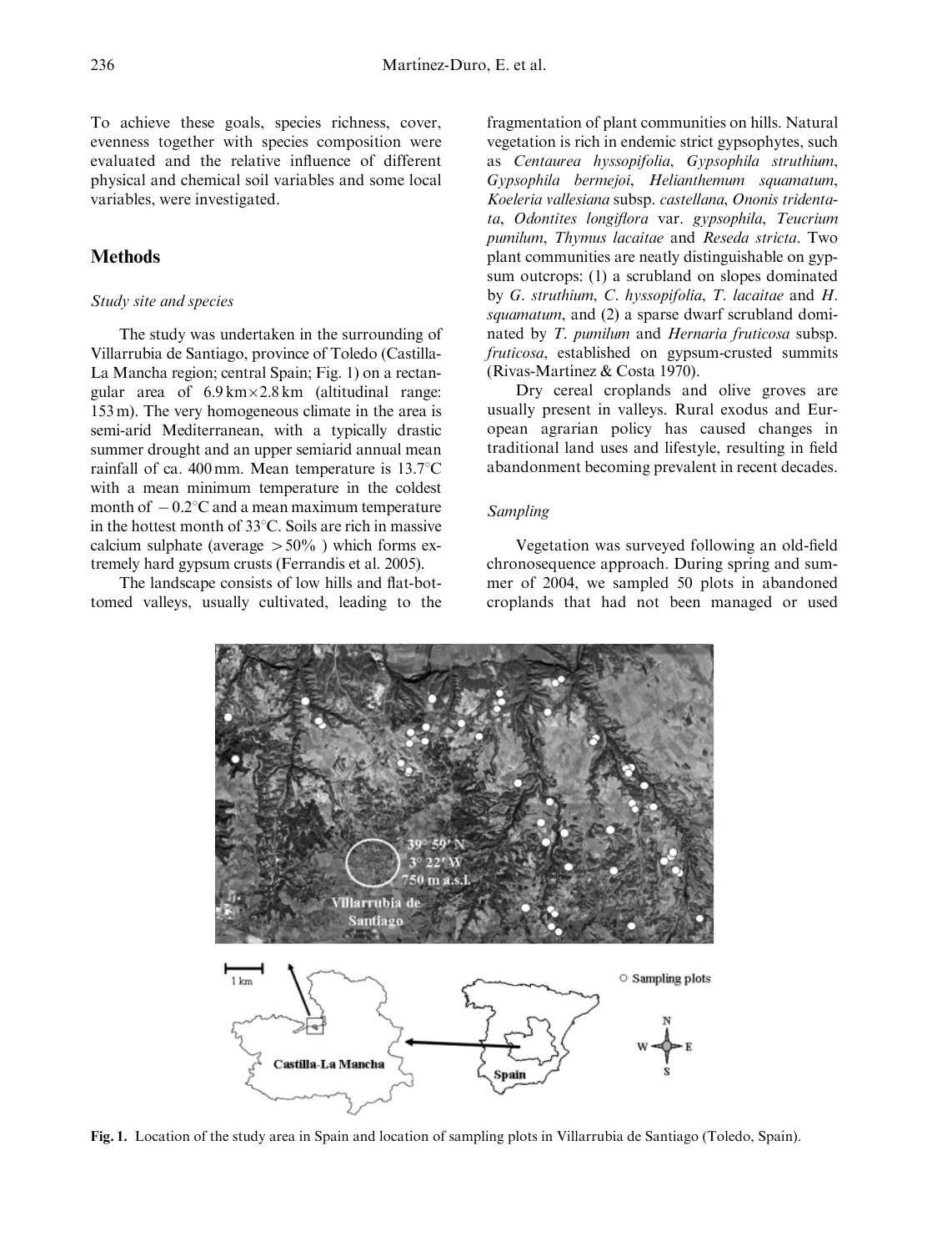subsequent to abandonment. Nine ''control'' plots were randomly selected in remnants of gypsum vegetation that had never been cultivated. The remainders of plots were located on formerly cultivated sites that had last been cultivated 1–60 yr previously. This crucial information was collected by the staff of the wildlife conservation service in the area through direct consultation with landowners.

On each old-field, a  $50 \text{ m}^2 (5 \text{ m} \times 10 \text{ m})$  plot was delimited randomly avoiding community edges and field margins  $(>10 \,\mathrm{m})$ . Vegetation sampling was undertaken following the ''Point Quadrat'' method (Groeneveld 1997). Within each plot four parallel 10-m linear transects separated by 1 m were established. Each transect comprised 100 contact points positioned at a regular 10-cm interval (i.e. 400 contact points per plot). On each point, each species contacting a vertical needle was recorded.

Plants living in gypsum habitats are classified as gypsophytes when they only occur on gypsum soils and as gypsovags when they are able to grow on gypsisols but achieve the optimum growth on nongypsum soils (Meyer 1986). Plant species were ascribed to one of three functional groups: (1) annual gypsovags (including annual and biannual species), (2) perennial gypsovags and (3) gypsophytes. We calculated cover, richness and evenness per plot for each functional group.

We measured slope  $(\frac{9}{6})$ , orientation (rad) and altitude (m) in each plot (Table 1). Three soil samples (5 cm diameter) per plot were taken at a depth of 10 cm in order to determine soil chemical parameters. These soil samples were sent to the agrarian laboratory of the regional government to estimate the several soil chemical parameters: pH (in water 1:2.5), conductivity  $(\mu\text{S cm}^{-1})$ , C:N ratio, active limestone (g  $100 \text{ g}^{-1}$ ), sodium (mEq  $100 \text{ g}^{-1}$ ), potassium (mEq  $100 \text{ g}^{-1}$ ), calcium  $(mEq 100 g<sup>-1</sup>)$ , total nitrogen  $(g 100 g<sup>-1</sup>)$ , available phosphorous (mg kg<sup>-1</sup>), sulphate (mEq  $100 \text{ g}^{-1}$ ), magnesium (mEq  $100 \text{ g}^{-1}$ ), organic matter (g  $100 \text{ g}^{-1}$ ) and organic carbon (g  $100 g^{-1}$ ). Active limestone is the proportion of calcium carbonate  $(CaCO<sub>3</sub>)$  extractable with a  $CO<sub>2</sub>$  water solution and can be taken up by plants. Soil texture was estimated per plot (Bouyoucos Soil Hydrometer Method, Bouyoucos 1936). In order to evaluate the effect of land use on vegetation dynamics, the crop type grown in each field prior to abandonment was recorded for each old field. Distance to the nearest active cropland was measured in order to evaluate its influence on the composition of the plant community as a weed source. Although seed source is related to the gypsophyte and gypsovag perennial dispersal strategy, any distance variable associated

Table 1. Fixed predictor variables used in the GLM and canonical correspondence analysis (CCA) models undertaken for the seven response variables (total richness, perennial gypsovag richness, annual gypsovag richness, gypsophyte richness, total cover, gypsophyte cover and total evenness). <sup>a</sup>Only in general linear model (GLM).<br><sup>b</sup>only in CCA  $^{\rm b}$ only in CCA.

| Age model (1 predictor<br>variable) | Time since abandonment (yr)                                                  |
|-------------------------------------|------------------------------------------------------------------------------|
| Soil chemical composition           | pН                                                                           |
| (11 predictor variables)            | Conductivity ( $\mu$ S cm <sup>-1</sup> )<br>$CY$ ratio                      |
|                                     | Active limestone (g $100 g^{-1}$ )                                           |
|                                     | Sodium (mEq $100 g^{-1}$ )                                                   |
|                                     | Potassium (mEq $100 g^{-1}$ )                                                |
|                                     | Calcium (mEq $100 g^{-1}$ )                                                  |
|                                     | Nitrogen (g $100 g^{-1}$ )                                                   |
|                                     | Phosphorous (mg $kg^{-1}$ )                                                  |
|                                     | Sulphate (mEq $100 g^{-1}$ )                                                 |
|                                     | Magnesium (mEq $100 g^{-1}$ )                                                |
| Geography (six predictor            | Slope $(\% )$                                                                |
| variables)                          | Orientation (rad)                                                            |
|                                     | Latitude (m)                                                                 |
|                                     | Longitude (m)                                                                |
|                                     | Altitude (m)                                                                 |
|                                     | Cropland distance (m)                                                        |
| Soil physical features [five        | Fine sand $(\% )$                                                            |
| (GLM) or seven (CCA)                | Silt $(\% )$                                                                 |
| predictor variables]                | Clay $(\% )$                                                                 |
|                                     | Herbivory pressure (rabbit faeces $m^{-2}$ )                                 |
|                                     | Agricultural practices $(0,1,2,3)^{a}$                                       |
|                                     | Shallow ploughing (dummy) <sup>b</sup>                                       |
|                                     | Medium ploughing (dummy) <sup>b</sup><br>Deep ploughing (dummy) <sup>b</sup> |
|                                     |                                                                              |

was not measured because of (1) the high fragmentation of the study site, where croplands are abundant and large, but natural remnants are scarce, small and isolated, and (2) the short-range dispersal of gypsophytes, whose most favourable environment is located in the vicinity of mother plant (Ellner & Schmida 1984; Escudero et al. 1999, 2000).

#### Numerical analysis

#### Vegetation patterns

Total richness, annual gypsovag richness, perennial gypsovag richness, gypsophyte richness, total cover, gypsophyte cover and total evenness were modelled by means of Generalized linear models (GLMs) using all the measured predictors (McCullagh & Nelder 1989). The GLMs allow handling of larger distribution types for the response variable than standard linear regressions. We applied a quasi-likelihood estimation of the regression coefficients for all these models. This allowed estimation of regression coefficients in data sets without fully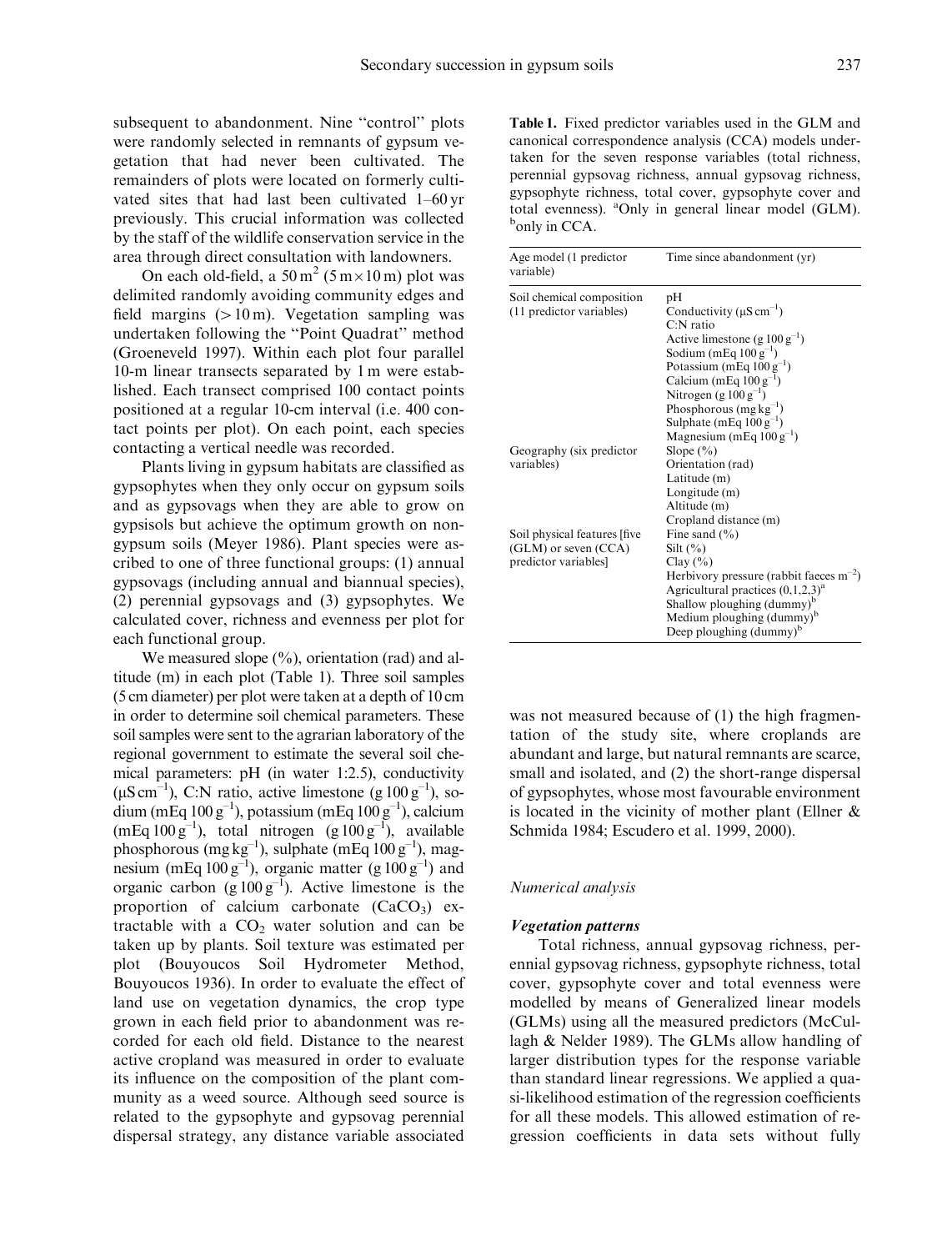knowing the error distribution of the response variable and in cases when dispersion parameters were over or under-dispersed. This method gives an estimate of the dispersion parameter of the variance function which otherwise is set to a constant equal to one (MathSoft 1999). Significance of the regression coefficients were tested by means of a *t*-test  $(H_o)$ : coefficients are equal to 0).

Variance inflation factor (VIF) is a useful diagnostic tool for detecting nearly collinear constraints among predictors. Using a common rule where values over 10 indicate redundant constraints (ter Braak & Smilauer 1998), organic matter, organic carbon and coarse sand were eliminated. The remaining predictor variables were classified into four complementary groups in order to consider previous information in the modelling process (Table 1). The ''Age'' model included only the variable time since abandonment and the ''Soil Chemical Composition'' model grouped soil chemical predictor variables (11 variables). We built a third model called ''Geography'' (six variables) to assess the importance of location and to detect a possible subjacent gradient or any historical land use influence. Finally, the ''Soil Physical Features'' model (five variables) included variables related to soil physical structure (Table 1).

We built a saturated model hereafter called the COMPLETE model (23 variables), incorporating all the predictors for each functional group (Table 1). Comparisons between each of the above models with the COMPLETE model were feasible because they were nested. Model comparisons allowed one effect to be partialled out after adjusting the others. Change in deviance between each pair of nested models was assessed using an F-test. The fitted value of the model was expressed by means of the  $D<sup>2</sup>$  adjusted value, the equivalent to  $r^2$  in least-squares models (Guisan & Zimmermann 2000). The construction of the final models through the evaluation of sub-models minimizes the risk inherent to stepwise procedures (Guisan & Zimmermann 2000). Nested model comparisons were focused on evaluating the effect of time since abandonment and the interaction with other environmental variables. The significant terms of the COMPLETE model were identified using a stepwise addition of variables to the null model (intercept only). At each step, one term is selected on the basis of the magnitude of the Cp statistic estimated for each term, until no additional terms improved the model. The change of deviance of the model by the inclusion of a term was tested against an F distribution. The final model was characterized by fitted  $D^2$ . The variables selected after a forward selection procedure were used to build a simpler REDUCED model. All

these GLMs were built with R 2.4.1 statistical software (Free software, Boston, MA, US).

### Constrained ordination for hypothesis testing

Ordination methods were used to evaluate compositional variation among the fields sampled. The major advantages of this technique over classical multivariate analysis of variance are that it is distribution-free and has no restrictive upper limit to the number of species included (Verdonschot & ter Braak 1994). The main matrix was built with the 50 plots (rows) and with the species that were present in more than 10% of the plots. Following Legendre & Anderson's (1999) recommendations, when axis length was above three standard deviation units, a Canonical Constrained Analysis (CCA) was performed to relate the main data matrices to other environmental variables, scaling on inter-species distances and biplot rescaling of the axes. Four constraining matrices for the species data sets were built, the same variable groups used in GLMs: ''Age'' matrix, "Soil Chemical Composition" matrix, ''Geography'' matrix and ''Soil Physical Features'' matrix (Table 1). The ''Agriculture practices'' matrix (categorical variable in GLM) was previously transformed to dummy variables: ''none'', ''shallow'', ''medium'' and ''deep ploughing''. The ''None ploughing'' dummy variable was eliminated to avoid colinearity problems. A ''Complete'' matrix with all the variables was used as constraining matrix (27 variables) for a complete model.

Total variation explained (TVE) by each constraining matrix was calculated as the sum of all canonical extracted axes (Borcard et al. 1992). Monte Carlo permutation tests were performed to determine the accuracy of every relationship (999 randomizations) between the two data sets. The sum of all canonical eigenvalues was used to build the Fratio statistic (Legendre & Anderson 1999). Only when  $P < 0.01$  (adjusted for multiple comparisons by the Holm's method; Legendre & Legendre 1998) was the relationship between the two data sets was considered significant. If the model was significant, a forward stepwise procedure was undertaken to select a reduced model including only significant variables. We incorporated explanatory variables one at a time and step by step in the order of their decreasing eigenvalues after partialling out the variation accounted for the already included variables. The process stopped when the new variable was not significant ( $P > 0.05$ ). Improvement of the reduced model with each new selected variable was determined by a Monte Carlo permutation test with 999 randomizations.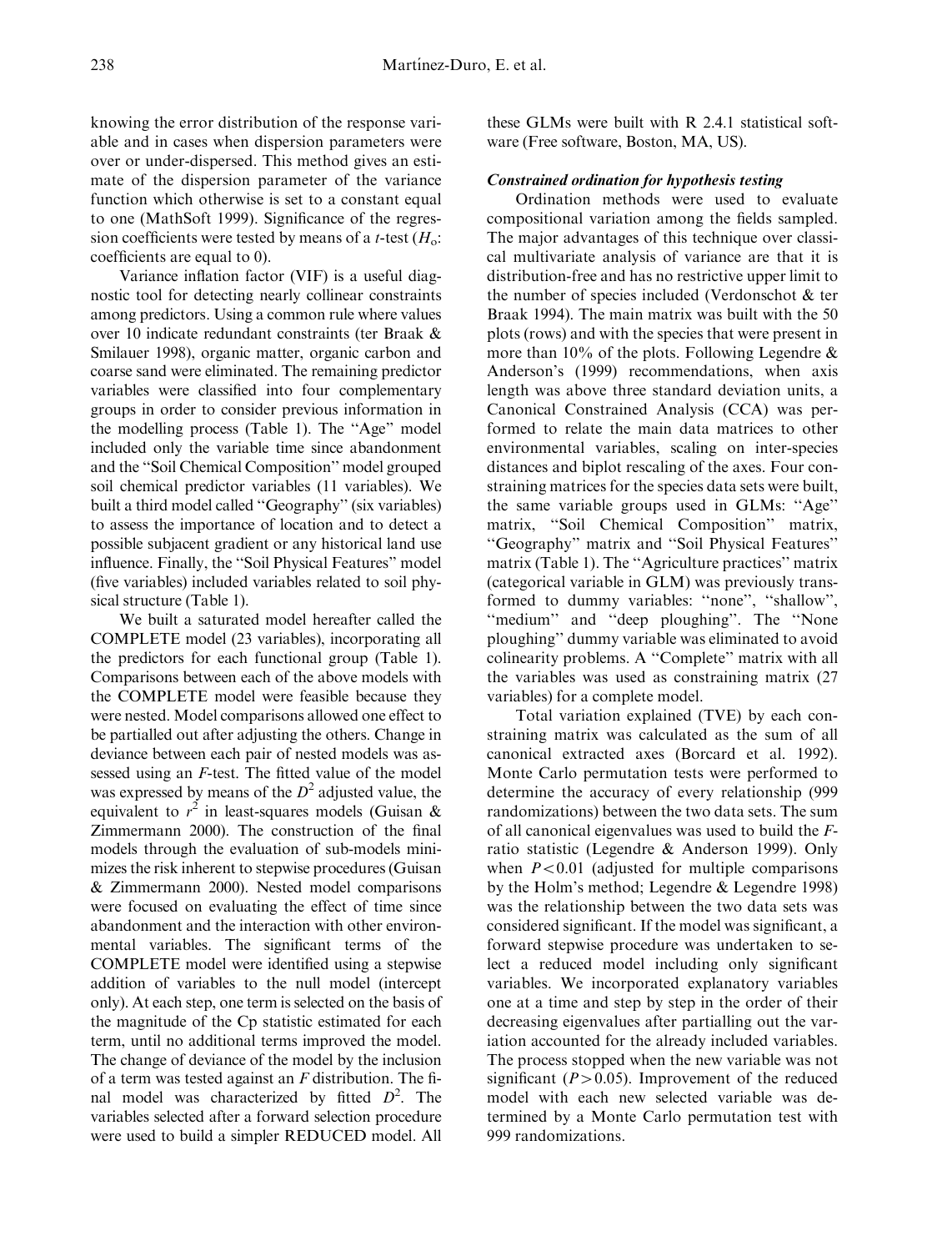Variance partitioning with CCA was performed to evaluate the relative importance of time since abandonment after adjusting the variability of other two more important data sets considered as covariables (Borcard et al. 1992). This procedure is called partial CCA. A series of nine partial CCAs were run for each of the constrained models after removing the singular effects of each of the other two matrices, and the combined effects of the other two matrices. The results of the latter gave us the ''pure'' effect (as a percentage of variation accounted for) of each predictor matrix after dividing the inertia from each canonical analysis by the inertia from the correspondence analysis and multiplying by 100. Once all of the appropriate analyses were computed it was possible to determine the total variation accounted for in the abundance matrix by all predictor matrices, the pure variation that each matrix contributed, and all of the possible combinations of shared variation among the matrices (Borcard et al. 1992; Anderson & Gribble 1998). All these analyses were performed with the programme CANOCO for Windows v 4.0.

# **Results**

### Vegetation patterns

A total of 158 species were found in the 50 plots surveyed (18 gypsophytes and 140 gypsovags) (see the Supporting Information, Appendix S1). Time since abandonment affects most community attributes, except for perennial gypsovag richness and total evenness (Tables 2 and 3). Total species richness, annual gypsovag species richness and total cover decreased over time, whereas gypsophyte richness and cover increased over time. Total cover was determined only negatively by time since aban-

**Table 2.** Residual deviance and  $D^2$  fitted values for the GLM models with the seven indices calculated in the 50 plots. Models were built with the link function = 'identity' and the variance function =  $\mu$ '. The reduced model only included the variables significantly selected in the forward stepwise selection procedure (see Table 3). Res. Dev. = Residual deviance; Fit.  $D^2 = D^2$ fitted values.

| Model                       | Res. Dev. | df | Fit. $D^2$ | Model                     | Res. Dev. | df | Fit. $\mathbb{D}^2$ |  |  |
|-----------------------------|-----------|----|------------|---------------------------|-----------|----|---------------------|--|--|
| <b>Total richness</b>       |           |    |            | <b>Total cover</b>        |           |    |                     |  |  |
| <b>Null</b>                 | 3633.3    | 49 |            | <b>Null</b>               | 10215.3   | 49 |                     |  |  |
| Age                         | 2936.9    | 48 | 0.192      | Age                       | 8598.2    | 48 | 0.158               |  |  |
| Geography                   | 2742.2    | 43 | 0.159      | Geography                 | 7872.3    | 43 | 0.142               |  |  |
| Soil chemical composition   | 2187.8    | 38 | 0.243      | Soil chemical composition | 7625.8    | 38 | 0.062               |  |  |
| Soil physical features      | 3398.8    | 44 | 0.019      | Soil physical features    | 9351.7    | 44 | 0.003               |  |  |
| Complete                    | 1200.1    | 26 | 0.401      | Complete                  | 4983.5    | 26 | 0.115               |  |  |
| Reduced                     | 1827.8    | 44 | 0.452      | Reduced                   | 8598.2    | 49 | 0.158               |  |  |
| Perennial gypsovag richness |           |    |            | Gypsophyte cover          |           |    |                     |  |  |
| <b>Null</b>                 | 563.0     | 49 |            | <b>Null</b>               | 1035.0    | 49 |                     |  |  |
| Age                         | 535.8     | 48 | 0.048      | Age                       | 720.6     | 48 | 0.304               |  |  |
| Geography                   | 514.2     | 43 | 0.017      | Geography                 | 868.4     | 43 | 0.066               |  |  |
| Soil chemical composition   | 220.8     | 38 | 0.507      | Soil chemical composition | 533.6     | 38 | 0.352               |  |  |
| Soil physical features      | 477.1     | 44 | 0.077      | Soil physical features    | 836.2     | 44 | 0.120               |  |  |
| Complete                    | 170.2     | 26 | 0.451      | Complete                  | 349.3     | 26 | 0.388               |  |  |
| Reduced                     | 271.1     | 47 | 0.508      | Reduced                   | 489.9     | 44 | 0.485               |  |  |
| Annual gypsovag richness    |           |    |            | <b>Total evenness</b>     |           |    |                     |  |  |
| <b>Null</b>                 | 3713.4    | 49 |            | <b>Null</b>               | 0.120     | 49 |                     |  |  |
| Age                         | 2625.4    | 48 | 0.293      | Age                       | 0.120     | 48 | 0.002               |  |  |
| Geography                   | 2614.9    | 43 | 0.216      | Geography                 | 0.110     | 43 | $-0.019$            |  |  |
| Soil chemical composition   | 2093.4    | 38 | 0.292      | Soil chemical composition | 0.097     | 38 | $-0.011$            |  |  |
| Soil physical features      | 3381.8    | 44 | 0.008      | Soil physical features    | 0.113     | 44 | $-0.026$            |  |  |
| Complete                    | 1252.2    | 26 | 0.388      | Complete                  | 0.073     | 26 | $-0.102$            |  |  |
| Reduced                     | 2197.7    | 46 | 0.383      |                           |           |    |                     |  |  |
| <b>Gypsophyte richness</b>  |           |    |            |                           |           |    |                     |  |  |
| <b>Null</b>                 | 497.7     | 49 |            |                           |           |    |                     |  |  |
| Age                         | 358.4     | 48 | 0.280      |                           |           |    |                     |  |  |
| Geography                   | 384.8     | 43 | 0.139      |                           |           |    |                     |  |  |
| Soil chemical composition   | 234.3     | 38 | 0.408      |                           |           |    |                     |  |  |
| Soil physical features      | 323.9     | 44 | 0.291      |                           |           |    |                     |  |  |
| Complete                    | 111.8     | 26 | 0.592      |                           |           |    |                     |  |  |
| Reduced                     | 216.4     | 44 | 0.527      |                           |           |    |                     |  |  |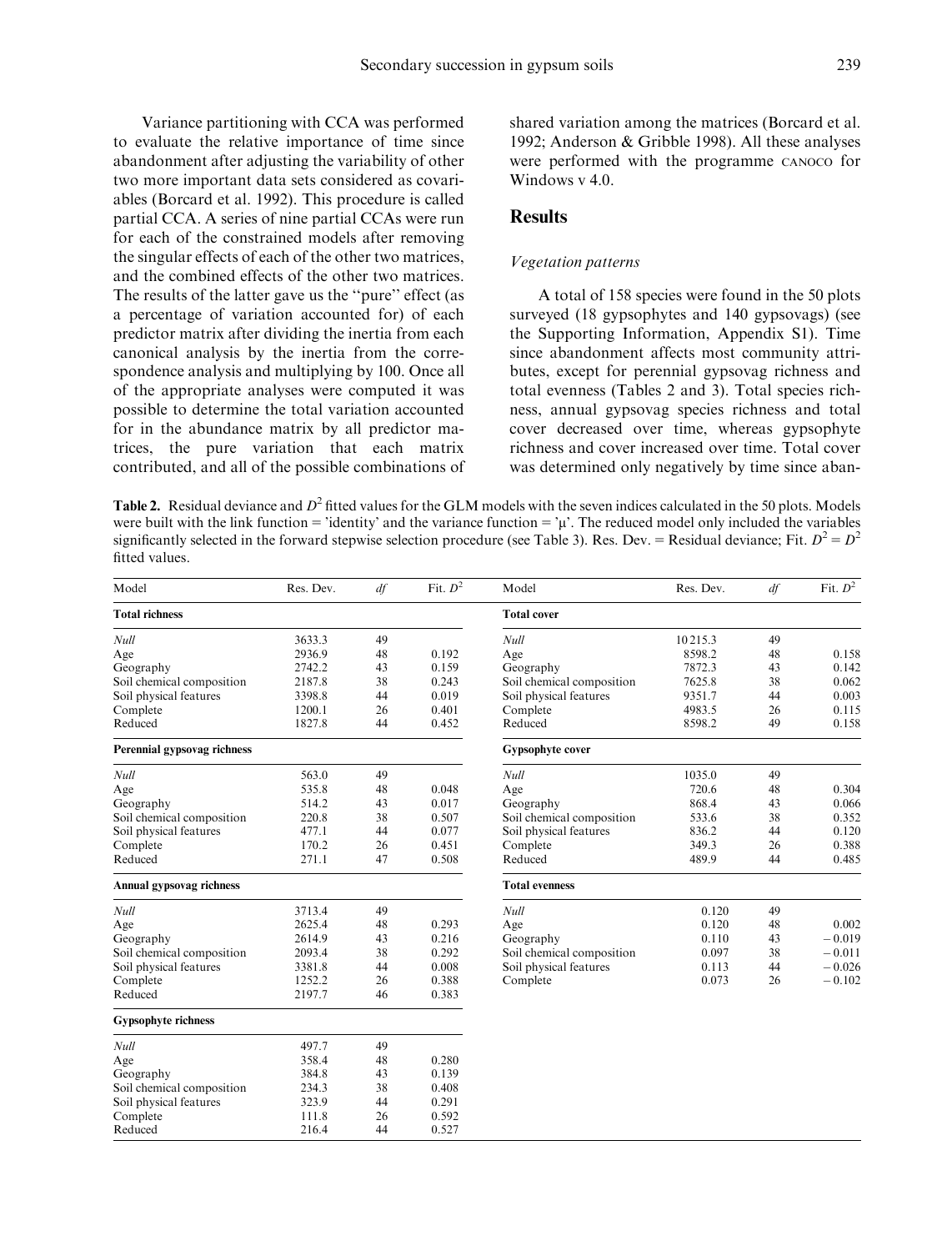Table 3. Parameters and fitted values of the reduced generalized linear models built after the forward selection analysis for six response variables (the reduced model for total evenness was not significant). Act. lims. = Active limestone, Agr. pract.  $=$  agriculture practices, Coef.  $=$  regression coefficient for each variable, SE  $=$  standard error,  $t = t$  statistic to test if the coefficient is different from zero, d.f. res = residual degrees of freedom, Res. Dev. = residual deviance,  $F = F$  statistic to test the fit of the model after introducing each variable. Significance was considered at  $P < 0.05$ (\*),  $P < 0.01$ (\*\*) and  $P < 0.001$ (\*\*\*). D<sup>2</sup> adjusted value is the equivalent to  $r^2$  in these models.

|                             | Coef. (SE)        | $\boldsymbol{t}$ | df | Res. Dev. | $D^2$ | $\cal F$   |
|-----------------------------|-------------------|------------------|----|-----------|-------|------------|
| <b>Total richness</b>       |                   |                  |    |           |       |            |
| Null                        |                   |                  | 49 | 3633.3    |       |            |
| Intercept                   | 411.3 (142.8)     | $2.879**$        |    |           |       |            |
| Act. limes.                 | 0.546(0.165)      | $3.318***$       | 48 | 2667.4    | 0.266 | $23.25***$ |
| Age                         | $-0.123(0.040)$   | $-3.047**$       | 47 | 2444.2    | 0.327 | $5.37*$    |
| Longitude                   | $-0.0008(0.0003)$ | $-2.651*$        | 46 | 2293.2    | 0.369 | $3.64*$    |
| Agr. pract.                 | $-3.14(1.28)$     | $-2.442*$        | 45 | 2044.4    | 0.437 | $5.99*$    |
| Nitrogen                    | 77.18 (33.80)     | $2.284*$         | 44 | 1827.8    | 0.497 | $5.21*$    |
| Perennial gypsovag richness |                   |                  |    |           |       |            |
| Null                        |                   |                  | 49 | 563.0     |       |            |
| Intercept                   | 26.11 (3.58)      | $7.291***$       |    |           |       |            |
| Conductivity                | $-0.006(0.002)$   | $-3.983***$      | 48 | 444.7     | 0.210 | $20.51***$ |
| Sulphates                   | $-0.348(0.063)$   | $-5.485***$      | 47 | 271.1     | 0.518 | $30.08***$ |
| Annual gypsovag richness    |                   |                  |    |           |       |            |
| Null                        |                   |                  | 49 | 3713.4    |       |            |
| Intercept                   | 29.536 (4.203)    | $7.027***$       |    |           |       |            |
| Age                         | $-0.169(0.043)$   | $-3.912***$      | 48 | 2625.4    | 0.293 | $22.77***$ |
| Act. lims.                  | 0.385(0.173)      | $2.222*$         | 47 | 2398.6    | 0.354 | $4.75***$  |
| Agr. pract.                 | $-2.765(1.349)$   | $-2.050*$        | 46 | 2197.7    | 0.408 | $4.20**$   |
| <b>Gypsophyte richness</b>  |                   |                  |    |           |       |            |
| <b>Null</b>                 |                   |                  | 49 | 497.7     |       |            |
| Intercept                   | 150.40 (48.06)    | $3.130***$       |    |           |       |            |
| Age                         | 0.034(0.010)      | $3.229**$        | 48 | 358.4     | 0.280 | 28.34***   |
| Calcium                     | 0.008(0.002)      | $3.769***$       | 47 | 295.1     | 0.407 | $12.86***$ |
| Longitude                   | $-0.0003(0.0001)$ | $-3.109***$      | 46 | 255.4     | 0.487 | $8.07***$  |
| Nitrogen                    | 24.42 (11.55)     | $2.116*$         | 45 | 236.4     | 0.525 | $3.87*$    |
| Slope                       | 0.105(0.052)      | $2.020*$         | 44 | 216.4     | 0.565 | $4.08*$    |
| <b>Total cover</b>          |                   |                  |    |           |       |            |
| Null                        |                   |                  | 49 | 10215.3   |       |            |
| Intercept                   | 82.59 (2.68)      | $30.801***$      |    |           |       |            |
| Age                         | $-0.165(0.055)$   | $-3.005**$       | 48 | 8598.2    | 0.158 | $9.03**$   |
| Gypsophyte cover            |                   |                  |    |           |       |            |
| Null                        |                   |                  | 49 | 1035.0    |       |            |
| Intercept                   | $-0.850(2.496)$   | $-0.341$         |    |           |       |            |
| Age                         | 0.047(0.015)      | $3.069**$        | 48 | 720.6     | 0.304 | 28.24***   |
| Act. lims.                  | $-0.641(0.154)$   | $-4.160***$      | 47 | 671.1     | 0.352 | $4.45*$    |
| $C:$ N ratio                | 0.654(0.196)      | $3.329***$       | 46 | 594.2     | 0.426 | $6.91*$    |
| Potassium                   | 19.57 (7.36)      | $2.658*$         | 45 | 537.9     | 0.480 | $5.05*$    |
| Nitrogen                    | 37.35 (17.98)     | $2.078*$         | 44 | 489.8     | 0.527 | $4.32*$    |

donment. The TVE by the ''Age'' model ranged from 15% to 30% and showed especially high values for gypsophyte cover  $(30\%)$  and richness  $(28\%)$ .

The model for ''Soil chemical composition'' explained a high percentage of richness variability (24– 50%), but in pairwise model comparisons only perennial gypsovag and gypsophyte richness were explained significantly by this model. Although this model exerted no influence on total cover it did explain the 35.2% of gypsophyte cover variability; however, when the influence of "Age" model in ''Soil chemical composition'' model was considered, no significant influence in cover was found (Tables 2 and 4). Nitrogen positively affected total and gypsophyte richness as well as gypsophyte cover (Table 3). Active limestone positively influenced total richness and annual gypsovag richness, but negatively influenced gypsophyte cover. Perennial gypsovag richness was negatively influenced by conductivity and sulphate concentration. The reduced model with these two factors explained 51.8% of the variance. The calcium content and the C:N ratio, significantly explained gypsophyte richness and cover, respectively (Table 3).

The model for ''Geography'' and for ''Soil physical features'' were unimportant for explaining variance of diversity indices; furthermore, these variables were not significant in pairwise model comparisons (Tables 2 and 4). The reduced models showed that agricultural practices negatively affected total and annual gypsovag richness, and slope positively influenced gypsophyte richness (Table 3).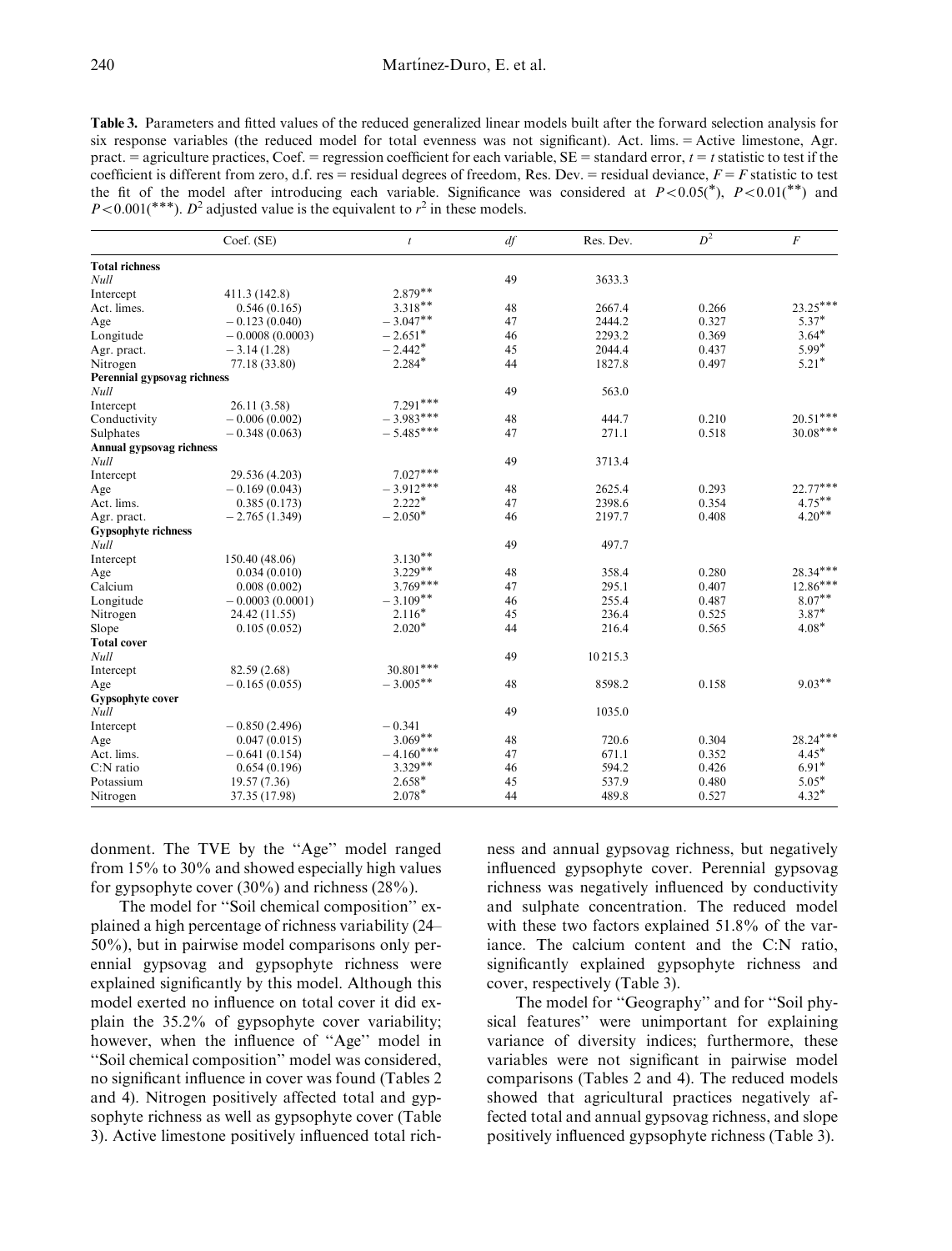Table 4. Pairwise comparison of nested generalized Linear Models (GLMs) for richness and cover. Change in deviance for each comparison was tested by means of an F-test. The saturated model with all the variables (AGCP) was compared with the combination of the nested models and then the nested models were compared with individual components  $(A = age,$ G = geography, C = soil chemical composition, and P = soil physical features). \*\*\*:  $P < 0.001$ ; \*\*:  $P < 0.01$ ; \*.  $P < 0.05$ . df.: difference in degrees of freedom. F: F-ratio statistic. Res. Dev.: residual deviance. Letters in bold represent the model analysed in each case.

|                     | df | Res. Dev. | F           | df | Res. Dev.                   | F                | df                       | Res. Dev. | $\boldsymbol{F}$ |
|---------------------|----|-----------|-------------|----|-----------------------------|------------------|--------------------------|-----------|------------------|
| Total richness      |    |           |             |    | Perennial gypsovag richness |                  | Annual gypsovag richness |           |                  |
| $AG - A$            | 6  | 538.63    | 1.572       | 6  | 49.88                       | 0.718            | 6                        | 519.88    | 1.728            |
| $AG - G$            |    | 343.99    | $6.024*$    |    | 28.19                       | 2.437            |                          | 509.37    | $10.161***$      |
| $AGCP - CP$         |    | 878.17    | $2.718*$    |    | 25.27                       | 0.551            |                          | 765.34    | 2.270            |
| $AC - A$            | 11 | 912.29    | 1.516       | 11 | 315.20                      | $4.805***$       | 11                       | 863.64    | 1.649            |
| $AC - C$            |    | 163.25    | 2.984       |    | 0.16                        | 0.026            |                          | 331.71    | $6.967*$         |
| $AGCP - GP$         | 12 | 1374.00   | $2.481*$    | 12 | 261.16                      | $3.324***$       | 12                       | 1127.80   | 1.951            |
| $AP - A$            |    | 326.22    | 1.075       |    | 59.88                       | 1.082            |                          | 344.92    | 1.301            |
| $AP - P$            |    | 788.20    | $12.983***$ |    | 1.10                        | 0.099            |                          | 1101.30   | $20.767***$      |
| AGCP-GC             | 6  | 512.75    | 1.851       | 6  | 34.47                       | 0.878            | 6                        | 355.74    | 1.231            |
| Gypsophyte richness |    |           | Total cover |    |                             | Gypsophyte cover |                          |           |                  |
| $AG - A$            | 6  | 60.60     | 1.425       | 6  | 1273.10                     | 1.217            | 6                        | 70.54     | 0.759            |
| $AG - G$            |    | 87.08     | $12.284***$ |    | 547.20                      | 3.138            |                          | 218.33    | $14.105***$      |
| $AGCP - CP$         |    | 81.25     | $2.700*$    |    | 1834.10                     | 1.367            |                          | 151.93    | 1.616            |
| $AC - A$            | 11 | 149.44    | $2.406*$    | 11 | 1798.70                     | 0.900            | 11                       | 259.89    | 1.897            |
| $AC - C$            |    | 25.40     | 4.498*      |    | 826.30                      | 4.496*           |                          | 72.88     | 5.852*           |
| $AGCP - GP$         | 12 | 134.93    | $2.615*$    | 12 | 2145.10                     | 0.933            | 12                       | 374.02    | $2.320*$         |
| $AP - A$            |    | 50.92     | 1.424       |    | 239.60                      | 0.247            |                          | 37.23     | 0.469            |
| $AP - P$            |    | 16.49     | 2.307       |    | 993.10                      | $5.109*$         |                          | 152.79    | $9.614***$       |
| $AGCP - GC$         | 6  | 40.01     | 1.551       | 6  | 782.60                      | 0.681            | 6                        | 125.13    | 1.552            |

Table 5. Canonical correspondence analysis (CCA) models using species count data as the main matrix and data sets based on age, geography, soil chemical composition, soil physical features data and a complete with all variables as constraining matrixes (same as in generalized linear models models).  $\lambda_1$ ,  $\lambda_2$ ,  $\lambda_3$  are the eigenvalues of the corresponding extracted axes. Econs is the sum of all constrained axes. TVE is the variation explained by the constraining data set.  $P$  is the significance level of the model (999 randomizations;  $P < 0.01$  following Holm's method).

| Constraining matrix                | $\sim$ | $\Lambda$ | Λ,    | $\Sigma$ cons | <b>TVE</b> | F-ratio |        |
|------------------------------------|--------|-----------|-------|---------------|------------|---------|--------|
| AGE(1 var)                         | 0.187  | 0.415     | 0.298 | 0.187         | $4.29\%$   | 2.158   | 0.0010 |
| Geography (6 var)                  | 0.222  | 0.207     | 0.123 | 0.751         | 17.24%     | 1.493   | 0.0010 |
| Soil chemical composition (11 var) | 0.262  | 0.213     | 0.166 | .266          | 29.06%     | 1.415   | 0.0010 |
| Soil physical features (7 var)     | 0.227  | 0.154     | 0.120 | 0.841         | 19.31%     | 1.435   | 0.0030 |
| Complete (25 var)                  | 0.341  | 0.282     | 0.246 | 2.650         | 60.84%     | . 491   | 0.0010 |

Pairwise model comparisons demonstrated that the ''Age'' model alone was able to explain a large proportion of variability with little overlap with other models evaluated, although those models included many more variables (Table 4). Perennial gypsovag richness was primarily determined by soil chemical composition, which coincided with the results obtained in the reduced models. Both time since abandonment and soil chemical composition significantly explained gypsophyte richness.

### Constrained ordination for hypothesis testing

Canonical Constrained Analyses were conducted in order to determine which fraction of the total variation of the species data matrix was explained by each data set (Table 5). All the constraining matrices explained significant fractions of variation ranging from 4.3% of the variation explained by the time of abandonment to the 29.1% explained by the soil chemical composition. The complete constraining matrix (25 variables) explained more than 60% of variation in species composition.

In the ''Geography'' model only latitude and cropland distance were selected by stepwise forward selection (Table 6). Magnesium, active limestone and phosphorous were significant in the case of soil chemical composition and only shallow ploughing was selected in the ''soil physical features'' model. In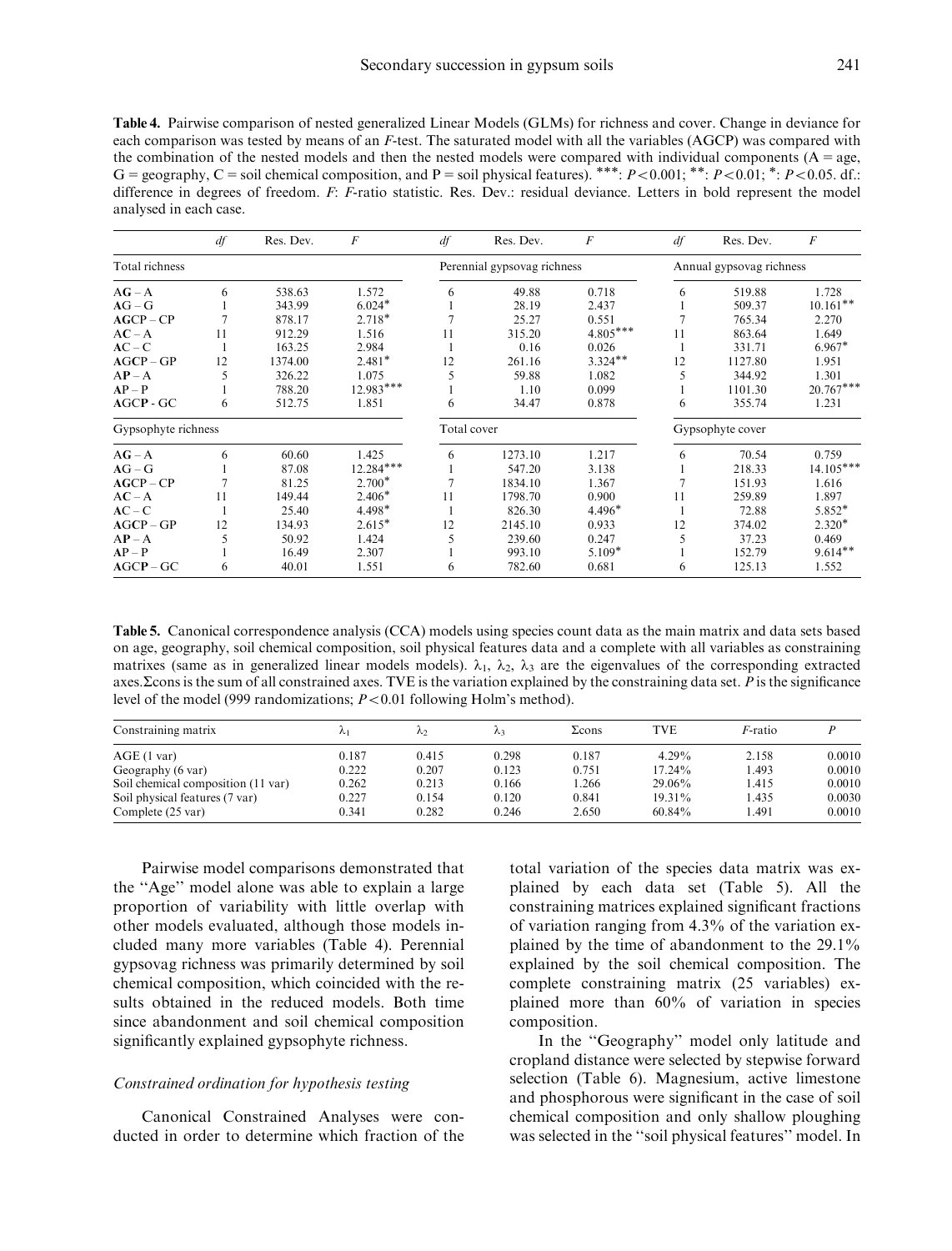| <b>Table 6.</b> Results of the stepwise canonical correspondence analysis (CCA) forward selection for the significant CCA models      |
|---------------------------------------------------------------------------------------------------------------------------------------|
| (see Table 5). The 'Age' model did not need to be reduced. The 'Complete' model was also reduced. Only significant selected           |
| variables are represented. $\lambda$ is the additional variance that each variable explains at the time it is included in the reduced |
| model. Drop TVE expresses the difference between TVE of a model including all the variables and the TVE of the reduced                |
| model. F is the F-ratio statistic and P is the significance level of the reduced model (999 randomizations). Constraining             |
| matrices are indicated in the first row. Cro.dis. = Cropland distance; Magne. = magnesium, Ac.lims. = active limestone,               |
| Phosp. = phosphorous, Sha.plo. = shallow ploughing, Ab.age = abandonment age, Med.plo. = medium ploughing, Fin.-                      |
| $san. = fine$ sand, Potass. = potassium.                                                                                              |
|                                                                                                                                       |

| Geography (six variables) |      |                  | Soil chemical composition (11 variables) |                  |      |                  | Soil physical features (seven variables) |                  |      |                  |                  |
|---------------------------|------|------------------|------------------------------------------|------------------|------|------------------|------------------------------------------|------------------|------|------------------|------------------|
|                           | λ    | $\boldsymbol{F}$ | $\boldsymbol{P}$                         |                  | λ    | $\boldsymbol{F}$ | $\boldsymbol{P}$                         |                  | λ    | $\boldsymbol{F}$ | $\boldsymbol{P}$ |
| Latitude                  | 0.19 | 2.14             | 0.001                                    | Magne.           | 0.20 | 2.34             | 0.003                                    | Sha.plo.         | 0.14 | 1.57             | 0.045            |
| Cro.dis.                  | 0.17 | 1.99             | 0.008                                    | Ac.lims.         | 0.18 | 2.08             | 0.004                                    |                  |      |                  |                  |
|                           |      |                  |                                          | Phosp.           | 0.13 | 1.59             | 0.015                                    |                  |      |                  |                  |
| Reduced model             |      |                  |                                          | Reduced model    |      |                  |                                          | Reduced model    |      |                  |                  |
| <b>TVE</b>                |      | 8.15             |                                          | <b>TVE</b>       |      | 11.73            |                                          | TVE              |      | 3.17             |                  |
| Drop TVE                  |      | 9.09             |                                          | Drop TVE         |      | 17.33            |                                          | Drop TVE         |      | 16.14            |                  |
| F                         |      | 2.039            |                                          | F                |      | 2.039            |                                          | F                |      | 1.565            |                  |
| $\boldsymbol{P}$          |      | 0.001            |                                          | $\boldsymbol{P}$ |      | 0.001            |                                          | $\boldsymbol{P}$ |      | 0.037            |                  |
| Complete (25 var)         |      |                  |                                          |                  |      |                  |                                          |                  |      |                  |                  |
| Magne.                    | 0.20 | 2.34             | 0.006                                    | Sulphate         | 0.16 | 1.90             | 0.003                                    | Med.plo.         | 0.12 | 1.59             | 0.008            |
| Altitude                  | 0.18 | 2.08             | 0.002                                    | Cro.dis.         | 0.15 | 1.86             | 0.014                                    | Fin.san.         | 0.12 | 1.50             | 0.033            |
| Ab.age                    | 0.16 | 1.99             | 0.002                                    | Phosp.           | 0.13 | 1.69             | 0.008                                    | Potass.          | 0.11 | 1.48             | 0.036            |
|                           |      |                  |                                          | Reduced model    |      |                  |                                          |                  |      |                  |                  |
|                           |      |                  |                                          | <b>TVE</b>       |      | 30.49            |                                          |                  |      |                  |                  |
|                           |      |                  |                                          | Drop TVE         |      | 30.35            |                                          |                  |      |                  |                  |
|                           |      |                  |                                          | F                |      | 1.950            |                                          |                  |      |                  |                  |
|                           |      |                  |                                          | $\boldsymbol{P}$ |      | 0.0010           |                                          |                  |      |                  |                  |

the saturated matrix, nine out of 25 variables were selected to build the reduced model (30.5% of variance explained; Table 6).

The biplots of the reduced model (nine variables) showed that old plots were rich in phosphorous and sulphates and poor in magnesium and potassium content, and that they were located far from new croplands (Fig. 2b). In summary, although time since abandonment only explained 4.3% of species compositional variability, our results showed that gypsophyte species tended to appear in older plots. Reseda stricta and Reseda suffruticosa were exceptions, which were found in early succession plots, whereas Sedum gypsicola, T. pumilum, T. lacaitae and H. fruticosa appeared later. it is notable that some perennial species established very early in succession, such as Matthiola fruticulosa and Euphorbia nicaeensis (Fig. 2a).

Age, geography and soil chemical composition variables explained a total of 22.5% of the variation in species composition. Only the three environmental variable models that explained a higher percentage of variability were used. Partial CCAs showed that the overlap between models was low (1.4%) because the largest amount of this explained variation was explained by ''pure'' (non-shared) models: 10.5% by soil chemical composition variables, 7.2% by geography variables and 3.4% by time since abandonment (Fig. 3).

### **Discussion**

#### Community composition recovery

The chronosequence showed that old-field succession on semi-arid Mediterranean gypsum soils was controlled by a complex set of factors: time since abandonment, soil chemical conditions and other topographic and spatial components such as distance to the nearest cropland. These factors together significantly explained a relevant fraction of the community composition (22%) with almost no overlap among them. However we unexpectedly found that time from abandonment only explained a small but significant proportion of compositional variation (3.4%; Fig. 3). In most studies on plant secondary succession, time since abandonment strongly affects vegetation composition and structure (Ne'eman & Izhaki 1996; Bonet & Pausas 2004; Lesschen 2008). It is further expected that soil features and time since abandonment should be tightly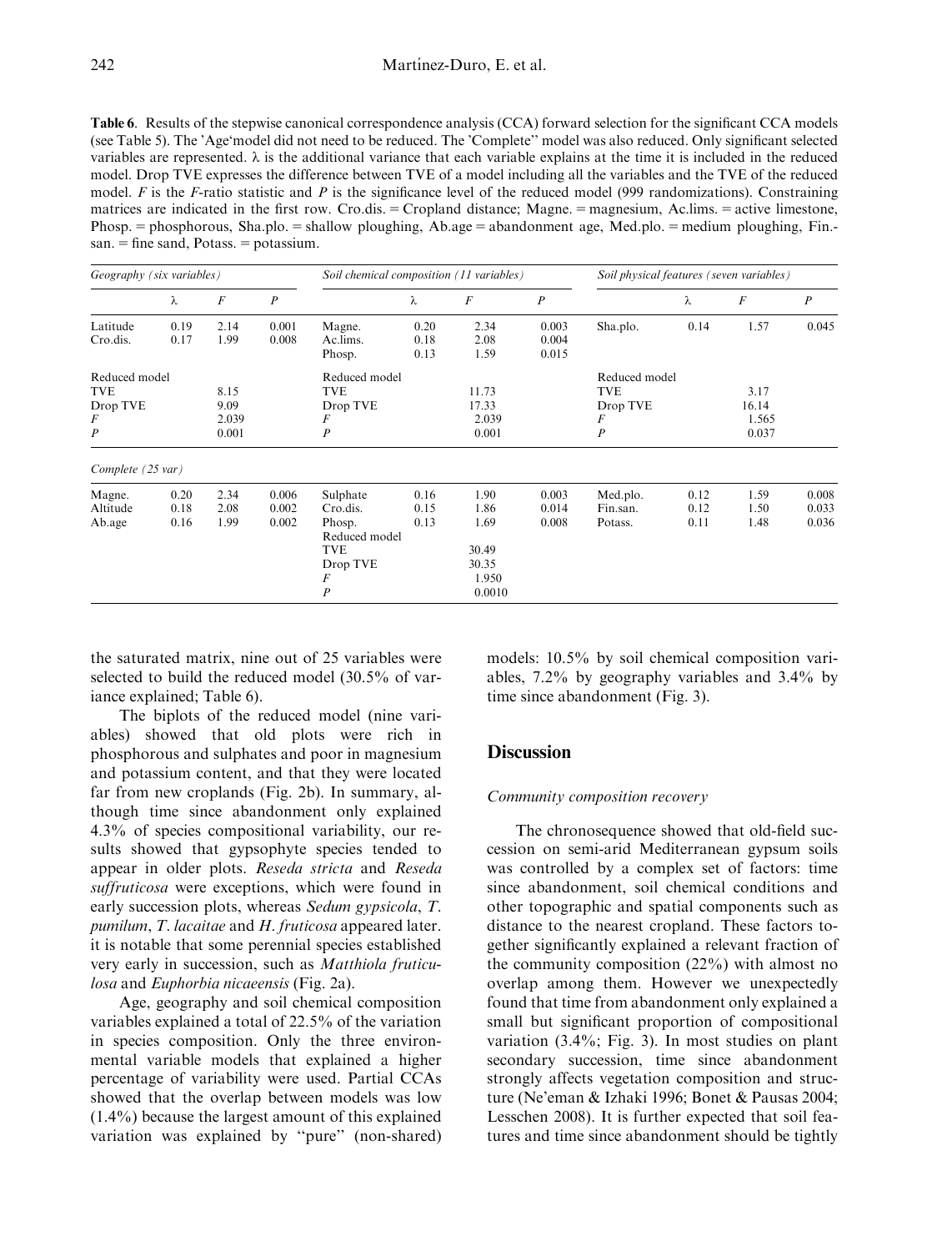

Fig 2. Biplot of the constrained axes of the reduced model for canonical correspondence analysis (CCA) using as the main matrix species abundance and as the constraining matrix the environmental variables selected in the forward selection process: (a) Species abundance and environmental variables; (b) Plots and environmental variables. Aa = Asphodelus albus; Cf = Campanula fastigiata; Cq = Centaurium quadrifolium;  $Cs = Coronilla$  scorpioides;  $Ec =$ Eryngium campestre; En = Euphorbia nicaeensis; Fp = Filago pyramidata;  $Hf = Herniaria$  fruticosa;  $Hm =$ Hordeum murinum;  $Le = Limonium$  echioides;  $Lf =$ Lithodora fruticosa;  $Lr =$  Lolium rigidum;  $Mf =$ Mathiolafruticulosa;  $Rs = Reseda$  stricta;  $Ru = Reseda$  suffruticosa;  $Sg = Sedum gypsicola$ ;  $Ss = Sedum sediforme$ ;  $St = Stipa$ tenacissima;  $T = Thymus$  lacaitae;  $Tp = Trigonella$  polyceratia; Tu = Teucrium pumilum;  $Wl = W$ angenheimia lima;  $Zh = Ziziphora$  hispanica; Med ploughing = medium ploughing;  $Time\_since = time since$  abandonment.

related such that their effects on composition overlap conspicuously. As a consequence we may expect that as secondary succession advances, soil conditions would undergo a parallel amelioration process (Martinez-Fernández et al. 1995; Ruecker et al. 1998; Dunjó et al. 2003; Bonet 2004).

However, we found some significant effects of time from cultivation on community attributes. The



Fig. 3. Result of the variance partitioning analysis. Percentage of explained variation in species community structure accounted for by age, geography and soil chemical composition variables, and the shared variation among these components.

highest values for richness and cover were detected immediately after abandonment. Richness and cover decreased with time, from a rich grassland dominated by annual gypsovag species to a shrubland dominated by perennial gypsovag and gypsophyte specialists. This pattern of vegetation change is closely comparable with the one described for abandoned vineyards in dry Mediterranean areas (Ne'eman & Izhaki 1996), in which annual plants are replaced by perennial grasses and shrubs. However, for this semi-arid system plant cover was not dependent on age of abandonment as reported for other dry Mediterranean ecosystems (Bonet & Pausas 2004; Dana & Mota 2006). Cover, a recognized surrogate of primary productivity, may vary little over time and remain near 40% in these semi-arid environments (Bonet & Pausas 2004; Dana & Mota 2006). Our unexpected result is probably related to the fact that gypsum soils are extremely poor and recently abandoned crop fields which have been managed for long periods could maintain relatively higher levels of primary productivity for the first stages of secondary succession. Species richness usually increases with field age in old-field succession in tropical and temperate ecosystems (Bazzaz 1975; Bornkamm 1981; Tilman 1988). However, a decrease in species richness from intermediate to later stages is a general trend in Mediterranean old fields (Debussche et al. 1996; Bonet 2004). In this study, maximum species richness was reached immediately after abandonment, which was probably related to higher productivity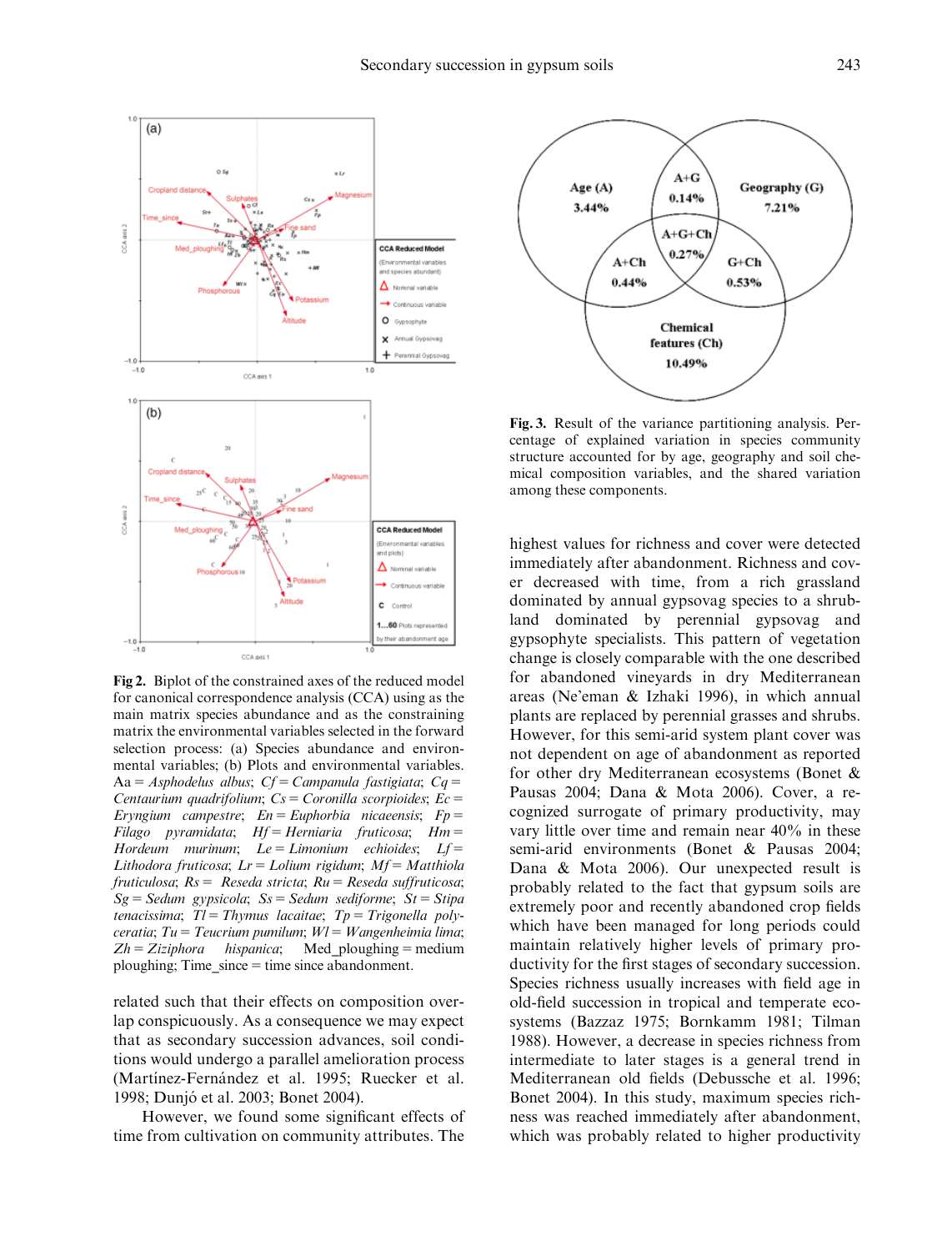after abandonment and to the annual gypsovag assembly of soil seed banks (Bonet 2004). Seed bank composition and density can play a crucial role in above-ground vegetation dynamics immediately after abandonment (Baskin & Baskin 1998; Luzuriaga et al. 2005).

### Succession process and mechanisms

Recovery of community structure and composition seems relatively rapid, in that composition and total cover of control plots did not differ from that of plots 50-60 yr after abandonment. An apparent feature of the studied succession was an increasing representation of specialized gypsophyte species, as suggested by the separation of annual gypsovags from perennial gypsophytes on the time environmental axis on Fig. 2a. However, some true gypsophytes were detected at early stages of the succession. Their presence is unlikely to rely on dispersal, which is very inefficient in most gypsophytes (i.e. mixospermy; see Escudero et al. 2000), and most likely relies on a dense soil seed bank (Caballero et al. 2008). Anchoring by mucilage is a common dispersal mechanism of desert and Mediterranean plants (Gutterman 1993): long-range dispersal represents a low benefit as an adaptive trait in these species because the most favourable environment is usually located in the vicinity of mother plants (Ellner & Schmida 1984). In the case of gypsophytes, the scarcity and unpredictable distribution of gypsum outcrops make the dispersal process even more risky (Escudero et al. 1999, 2000). This limited dispersal pattern may help explain why most gypsophytes are narrow endemics restricted to very local gypsum outcrops.

The most relevant set of predictors for species composition is the soil chemical data set (Fig. 3) independent of time since abandonment. Experimental approaches showed that nutritional levels, especially nitrogen, in dry soil played a decisive role on composition and community structure (Tilman 1988; Pausas 1994; Pugnaire et al. 1996). We found a positive correlation between nitrogen content and total richness and gypsophyte richness and gypsophyte cover. It has also been suggested that organic carbon plays an important role in semi-arid successional stages (Carreira et al. 1994; Bonet 2004). In our case, this type of response is related to the amount of active limestone and not to the organic carbon, which influenced positively total and annual gypsovag richness, but negatively influenced gypsophyte cover. This is an expected result as gypsovags are able to grow on a wide range of calcium concentrations in soils (Palacio et al. 2007). However, perennial gypsovag richness was strongly negatively correlated to salt (conductivity) and gypsum (sulphates) concentration in soil. This result suggests that re-establishment of true perennial specialists is not a question of time, but mainly of soil chemical heterogeneity. High salt and gypsum concentrations were associated with fewer perennial gypsovag species (Escudero et al. 1999; Romao & Escudero 2005; Dana & Mota 2006; Pueyo & Alados 2007). Unbalanced ion concentration can prevent nongypsophile vegetation from establishing on these substrates (Pueyo et al. 2007). High contents of gypsum and phosphorous and low contents of magnesium and potassium were characteristic of control plots and related to gypsophyte species composition.

Other studies showed that previous land uses were the key to understanding the variability of plant composition and richness in semi-arid old fields, and they suggest that different disturbance regimes should be considered in order to understand the mechanisms driving old-field succession (Bonet & Pausas 2007) and affecting vegetation dynamics (Bonet 2004). However, in our study, composition was not affected by land-use intensity. Only highintensity agricultural practices before abandonment reduced the number of annual gypsovags, probably owing to impoverishment of the soil seed bank (Ball 1992; Reiné et al. 2004).

Topography is a key factor determining plant patterns on gypsum hills (Machin & Navas 1998; Escudero et al. 1999; Pueyo et al. 2007). Topographical position on gypsum hills promotes differences in rigours of gypsum soil conditions which, in turn, leads to changes in the gypsophile plant communities (Pueyo et al. 2007). Slope appeared to be an important factor in gypsophyte composition, while altitude and distance to cropland affected vegetation composition. These factors were related to the process of field abandonment. Fields characterized by difficult conditions for farming were the first to be abandoned. A high correlation is therefore expected between altitude or slope and age of abandonment (Bonet 2004). Remnant crops in the vicinity were rich in ruderal and weed gypsovags, which may have dispersed as seed sources into surrounding plots.

#### Individual responses along succession

Gypsophyte species abundance showed contrasting responses. For example R. stricta and R. suffruticosa appeared early in the secondary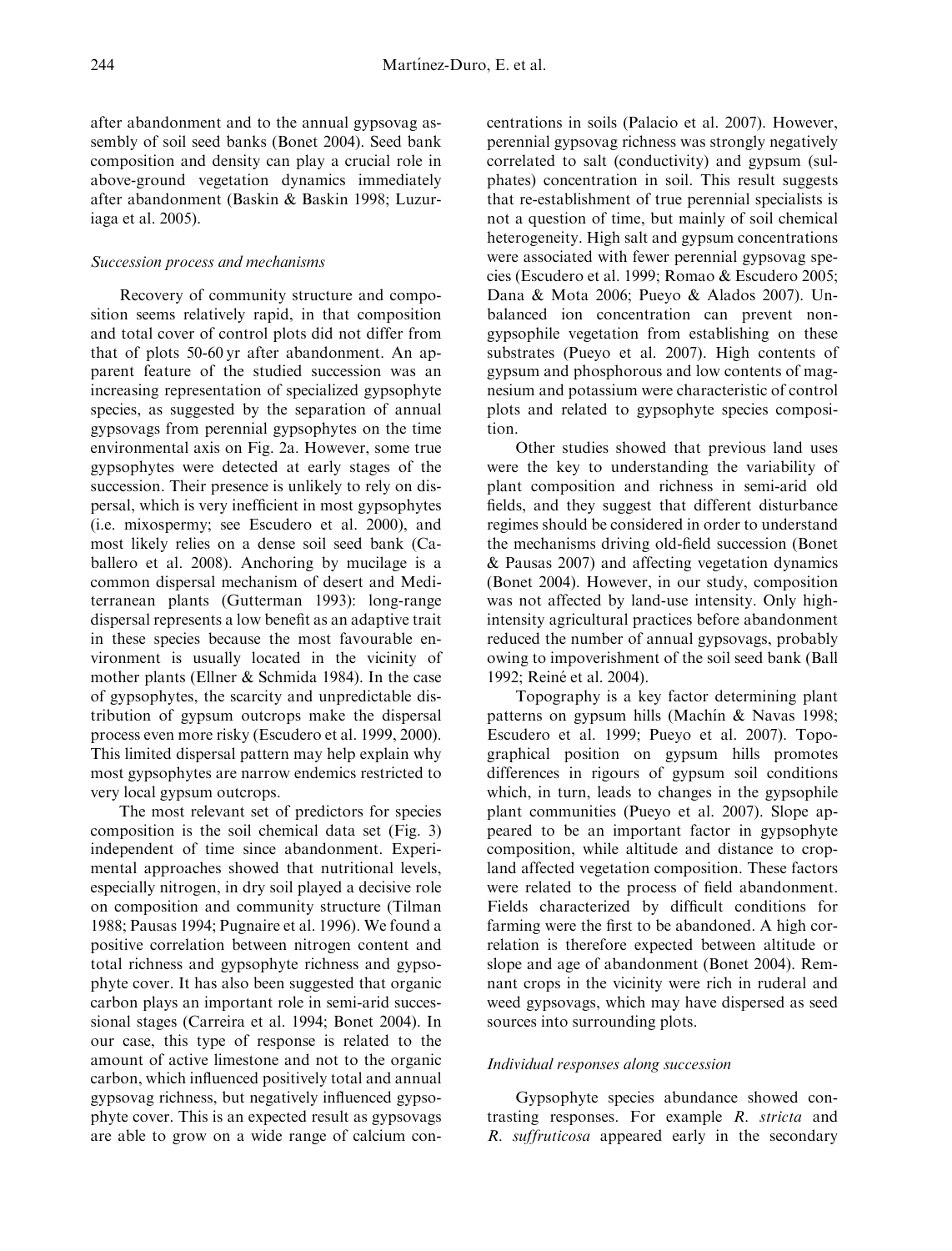succession, although R. suffruticosa needed soils richer in sulphates. They behaved like annual gypsovags and were more abundant on plots with less restrictive soil conditions. In contrast, the gypsophytes T. pumilum and S. gypsicola competed better on genuine gypsum soils with well-developed physical surface soil crusts; thus they needed more time to reappear in the secondary succession. These dynamics have been reported in other studies related to different topographical habitat preferences (Pueyo et al. 2007).

### **Conclusions**

Our results suggest that old-field succession in specialized habitats such as gypsum outcrops constitutes a new dynamic model for Mediterranean ecosystems. This model contrasts markedly with the amelioration mechanism that describes many oldfield successions (Debussche et al. 1996; Haase et al. 1996; Ne'eman & Izhaki 1996; Pugnaire & Luque 2001; Bonet 2004). Time since abandonment was only a minor predictor of the composition and other attributes of the plant community in secondary succession. Furthermore, time since abandonment was independent of other predictors. This was especially significant in the case of soil chemical composition. Heterogeneity of other predictors was relevant in explaining vegetation composition and structure independent of time since abandonment. The most conspicuous differences along succession in these restrictive habitats were related to the global performance of the specialized gypsophytes and generalist gypsovags. Romao & Escudero (2005) experimentally re-confirmed that gypsum edaphic specialists based their establishment strategy largely on the ability to overcome the extremely hard gypsum surface crusts during emergence (Meyer 1986). Recovery of biological soil crusts is very slow (Martinez et al. 2006) and directly related to the hardness of the physical crust (Tarazona et al. 1980), but the physical gypsum crust is conformed within a few years of abandonment. Once the gypsum crust is conformed, gypsovags only can occur in gypsum islands under the canopy of genuine gypsophytes (Romao & Escudero 2005). Even more in mature gypsum communities the presence of biological crusts probably affects dispersal and emergence of most plants in the community (Escudero et al. 2007). As a consequence, annual gypsovags may dominate before the soil physical crust is reconstructed but gradually become rarer as succession advances.

Acknowledgements. We especially thank Jose A. López-Donate and M<sup>a</sup> Pilar Martinez-Martinez for field and analysis assistance; and Mateo Sánchez-de León and Ernesto Martínez, staff responsible for the conservation of the study area, for field assistance and data sources. This research was supported by the CGL2004-00819 Ministerio de Educación y Ciencia Project (Spanish Government) and by Dirección General de Producción Agropecuaria (Consejería de Agricultura), Castilla-La Mancha Government. During the study, Esmeralda Martínez-Duro held a grant from the regional Government (Consejería de Educación y Ciencia, Junta de Comunidades de Castilla-La Mancha) and the European Social Fund. Thanks to Katja Tielbörger for her very useful comments.

### References

- Agami, M., Eshel, A. & Waisel, Y. 1998. Plant recolonization after severe degradation: a case study in the Negev highlands of Israel. Journal of Arid Environments 38: 411–419.
- Aguiar, M.R. & Sala, O.E. 1997. Seed distribution constrains the dynamics of the Patagonian steppe. Ecology 78: 93–100.
- Aguiar, M.R. & Sala, O.E. 1999. Patch structure, dynamics and implications for the functioning of arid ecosystems. Trends in Ecology and Evolution 14: 273–277.
- Anderson, M.J. & Gribble, N.A. 1998. Partitioning the variation among spatial, temporal and environmental components in a multivariate data set. Australian Journal of Ecology 23: 158–167.
- Anon (European Community.) 1992. Council directive 92/ 43/EEC of 21 May 1992 on the conservation of natural habitats and of wild fauna and flora.
- Ball, D.A. 1992. Weed seed bank response to tillage, herbicides and crop rotation sequence. Weed Science 40: 654–659.
- Baskin, C.C. & Baskin, J.M. 1998. Seeds: ecology, biogeography and evolution of dormancy and germination. Academic Press, London, UK.
- Bazzaz, F.A. 1975. Plant species diversity in old field successional ecosystems in southern Illinois. Ecology 56: 485–488.
- Bolling, J.D. & Walker, L.R. 2000. Plant and soil recovery along a series of abandoned desert roads. Journal of Arid Environments 46: 1–24.
- Bonet, A. 2004. Secondary succession of semi-arid Mediterranean old-fields in south-eastern Spain: insights for conservation and restoration of degraded lands. Journal of Arid Environments 56: 213–233.
- Bonet, A. & Pausas, J.G. 2004. Species richness and cover along a 60-year chronosequence in old-fields of southeastern Spain. Plant Ecology 174: 257–270.
- Bonet, A. & Pausas, J.G. 2007. Old field dynamics on the dry side of the Mediterranean basin: patterns and processes in semiarid southeast Spain. In: Cramer, V.A. & Hobbs, R.J. (eds.) Old-fields: dynamics and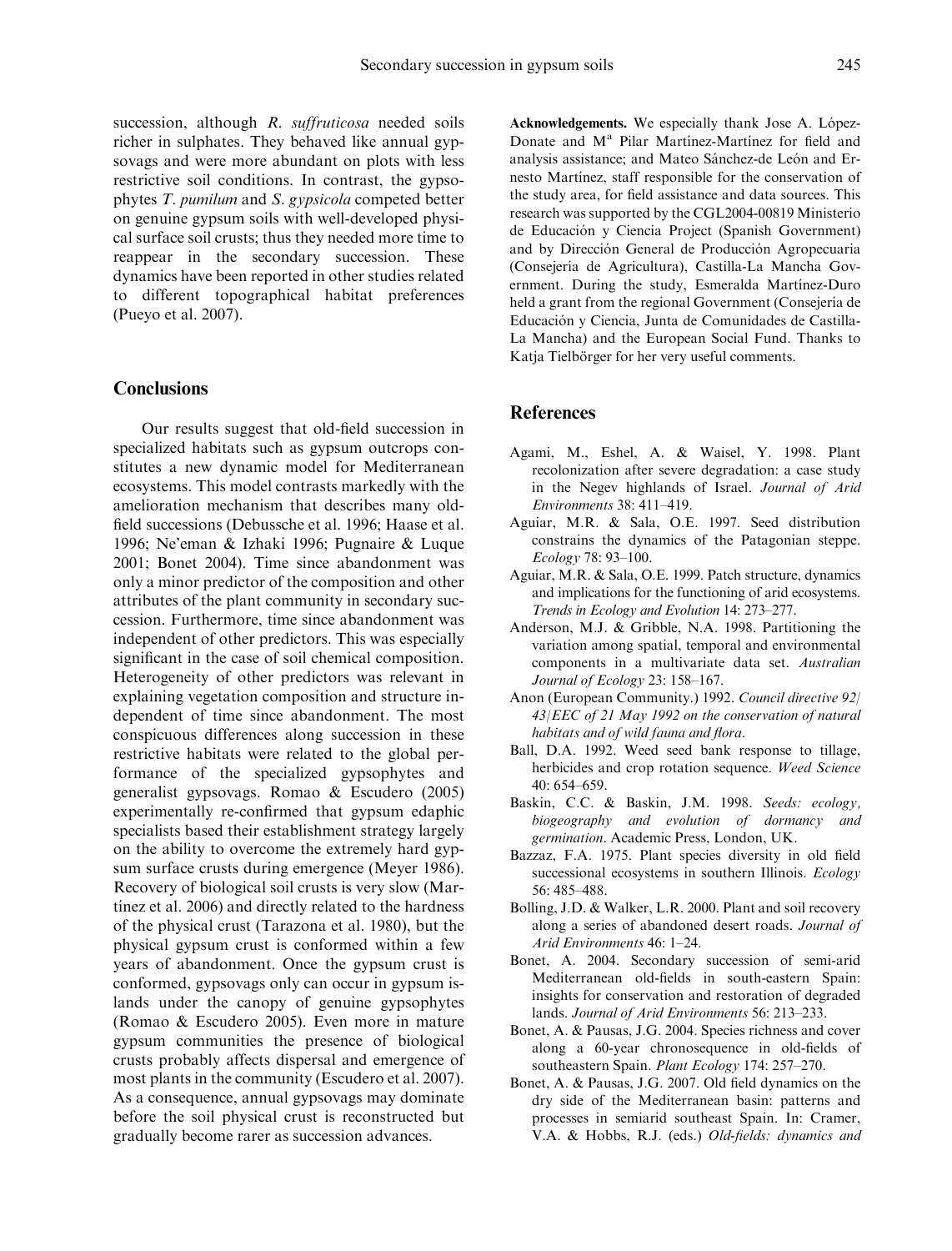restoration of abandoned farmland. pp. 247–264. Island Press, Washington, WA, US.

- Borcard, D., Legendre, P. & Drapeau, P. 1992. Partialling out the spatial component of ecological variation. Ecology 73: 1045–1055.
- Bornkamm, R. 1981. Rates of change in vegetation during secondary succession. *Plant Ecology* 47: 213–220.
- Boukhris, M. & Lossaint, P. 1975. Aspects écologiques de la nutrition minérale des plantes gypsicoles de Tunise. Revue d'Écologie et de Biologie du Sol 12: 329-348.
- Bouyoucos, G.J. 1936. Directions for making mechanical analysis of soils by the hydrometer method. Soil Science 42: 225–228.
- Caballero, I., Olano, J.M., Loidi, J. & Escudero, A. 2008. A model for small scale seed bank and standing vegetation connection along time. Oikos 117: 1788–1795.
- Carpenter, D.E., Barbour, M.G. & Bahre, C.J. 1986. Old field succession in Mojave desert shrub. Madroño 33: 111–122.
- Carreira, J.A., Niell, F.X. & Lajtha, K. 1994. Soil nitrogen availability and nitrification in Mediterranean shrublands of varying fire history and successional age. Biogeochemistry 26: 189–209.
- Dana, E.D. & Mota, J.F. 2006. Vegetation and soil recovery on gypsum outcrops in semi-arid Spain. Journal of Arid Environments 65: 444–459.
- Debussche, M., Escarré, J., Lepart, J., Houssard, C. & Lavorel, S. 1996. Changes in Mediterranean plant succession: old-fields revised. Journal of Vegetation Science 7: 519–526.
- Dunjó, G., Pardini, G. & Gispert, M. 2003. Land use change effects on abandoned terraced soils in a Mediterranean catchment, NE Spain. Catena 52: 23– 37.
- Ellner, S. & Schmida, A. 1984. Seed dispersal in relation to habitat in the genus Picris (Compositae) in Mediterranean arid region. Israel Journal of Botany 33: 25–39.
- Escarré, J., Houssard, C. & Debussche, M. 1983. Évolution de la végétation et du sol après abandon cultural en région méditerranéenne: étude de succession dans le Garrigues du Montpelliérais (France). Acta Oecologica 4: 221–239.
- Escudero, A., Somolinos, R.C., Olano, J.M. & Rubio, A. 1999. Factors controlling the establishment of Helianthemum squamatum, an endemic gypsophile of semi-arid Spain. Journal of Ecology 87: 290-302.
- Escudero, A., Iriondo, J.M., Olano, J.M., Rubio, A. & Somolinos, R.C. 2000. Factors affecting establishment of a Gypsophyte: the case of Lepidium subulatum (Brassicaceae). American Journal of Botany 87: 861– 871.
- Escudero, A., Martínez, I., Cruz, A., Otálora, M.AG. & Maestre, F.T. 2007. Soil lichens have species-specific effects on the seedling emergence of three gypsophile plant species. Journal of Arid Environments 70: 18–28.
- Ferrandis, P., Herranz, J.M. & Copete, M.A. 2005. Caracterización florística y edáfica de las estepas

yesosas de Castilla-La Mancha. Investigación Agraria. Sistemas y Recursos Forestales 14: 195–216.

- Flores, J. & Jurado, E. 2003. Are nurse-protégé interactions more common among plants from arid environments? Journal of Vegetation Science 14: 911–916.
- Foster, B.L. & Tilman, D. 2000. Dynamic and static views of succession: testing the descriptive power of the chronosequence approach. Plant Ecology 146: 1–10.
- García-Ruiz, J.M., Lasanta, T., Ruiz-Flano, P., Ortigosa, L., White, S., González, C. & Martí, C. 1996. Landuse changes and sustainable development in mountain areas: a case study in the Spanish Pyrenees. Landscape Ecology 11: 267–277.
- Glenn-Lewin, D.C. & Van der Maarel, E. 1992. Patterns and processes of vegetation dynamics. In: Glenn-Lewin, D.C., Peet, R.K. & Veblen, T.T. (eds.) Plant succession theory and prediction. pp. 11–44. University Press, Cambridge, UK.
- Groeneveld, D.P. 1997. Vertical point quadrat sampling and an extinction factor to calculate leaf area index. Journal of Arid Environments 36: 475–485.
- Guerra, J., Ros, R.M., Cano, M.J. & Casares, M. 1995. Gypsiferous outcrops in SE Spain, refuges of rare, vulnerable and endangered Bryophytes and Lichens. Cryptogamie, Bryologie and Lichénologie 16: 125-135.
- Guerrero-Campo, J., Alberto, F., Hodgson, J., García-Ruiz, J.M. & Montserrat-Martí, G. 1999a. Plant community patterns in a gypsum area. I. Interactions with topographic factors and soil erosion. Journal of Arid Environments 41: 401–410.
- Guerrero-Campo, J., Alberto, F., Hodgson, J., García-Ruiz, J.M. & Montserrat-Martí, G. 1999b. Plant community patterns in a gypsum area. II. Effects of ion washing on topographic distribution of vegetation. Journal of Arid Environments 41: 411–419.
- Guisan, A. & Zimmermann, N.E. 2000. Predictive habitat distribution models in ecology. Ecological Modelling 135: 147–186.
- Gutterman, Y. 1993. Seed germination in desert plants: adaptations of desert organisms. Springer, Berlin, DE.
- Haase, P., Pugnaire, F.I., Clarck, S.C. & Incoll, L.D. 1996. Spatial patterns in a two-tiered semi-arid shrubland in southeastern Spain. Journal of Vegetation Science 7: 527–534.
- Legendre, P. & Anderson, M.J. 1999. Distance-based redundancy analysis: testing multi-species responses in multi-factorial ecological experiments. Ecological Monographs 69: 1–24.
- Legendre, P. & Legendre, L. 1998. Numerical ecology. Elsevier Science BV, Amsterdam, NL.
- Lesschen, J.P. 2008. Development of spatial heterogeneity in vegetation and soil properties after land abandonment in a semi-arid ecosystem. Journal of Arid Environments 72: 2082–2092.
- Luzuriaga, A.L., Escudero, A., Olano, J. & Loidi, J. 2005. Regenerative role of seed banks following an intense soil disturbance. Acta Oecologica 27: 57-66.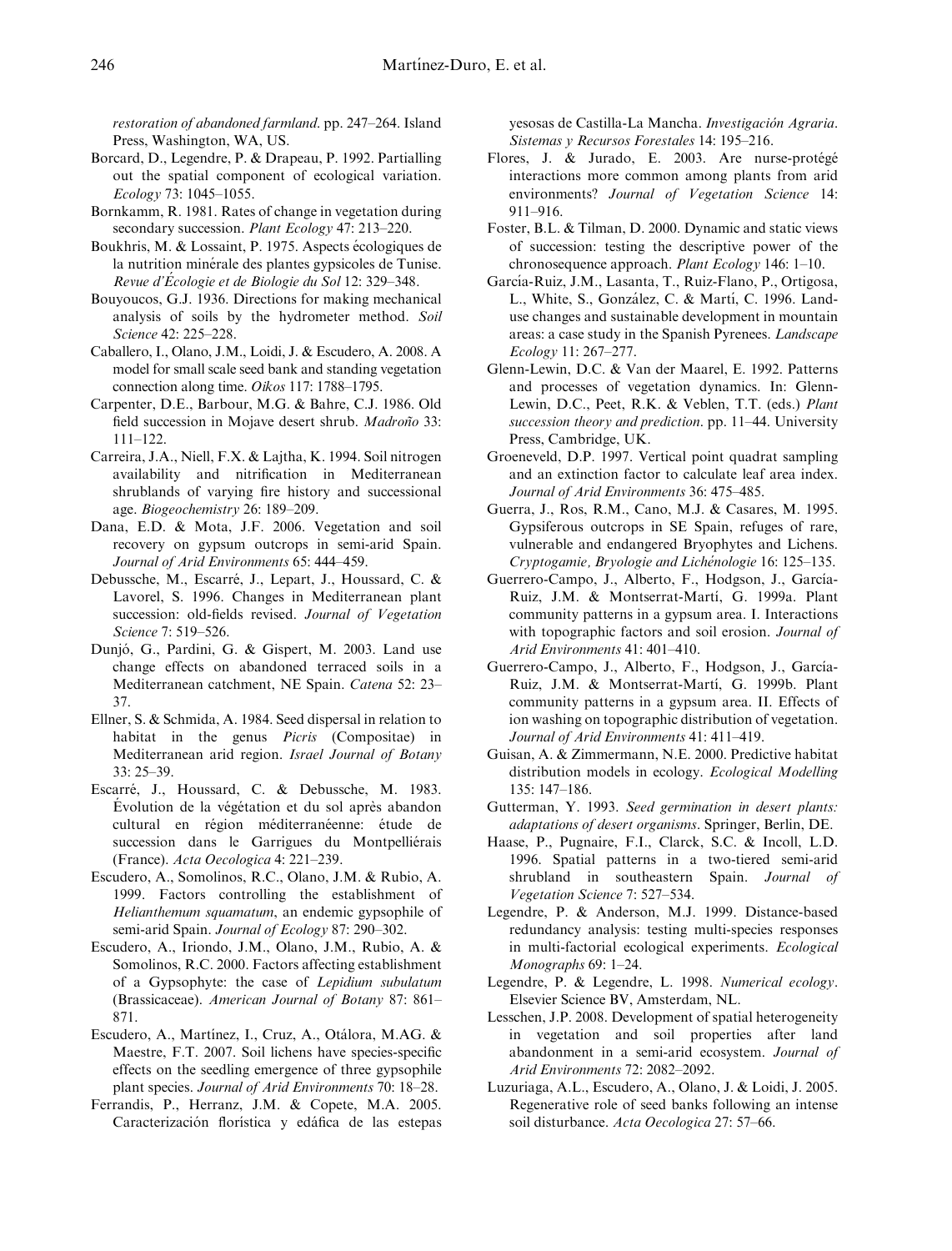- Machin, J. & Navas, A. 1998. Spatial analysis of gypsiferous soils in the Zaragoza province (Spain), using GIS as an aid to conservation. Geoderma 87: 57– 66.
- Margaris, N.S., Koutsidou, E. & Gioura, Ch. 1996. Changes in traditional Mediterranean land-use systems. In: Brandt, J. & Thornes, J.B. (eds.) Mediterranean desertification and land use. pp. 29–42. Wiley and Sons, Chichester, UK.
- Martínez, I., Escudero, A., Maestre, F.T., De La Cruz, A., Guerrero, C. & Rubio, A. 2006. Small-scale patterns of abundance of mosses and lichens forming biological soil crusts in two semi-arid gypsum environments. Australian Journal of Botany 54: 339–348.
- Martínez-Fernández, J., López-Bermúdez, F., Martínez-Fernández, J. & Romero-Díaz, A. 1995. Land use and soil-vegetation relationships in a Mediterranean ecosystem: El Ardal, Murcia, Spain. Catena 25: 153– 167.
- MathSoft. 1999. S-Plus 2000 Guide to statistics. Data Analysis Products Division, MathSoft, Inc. Seattle, WA, US.
- McAuliffe, J.R. (1988). Markovian dynamics of simple and complex desert plant communities. American Naturalist 131: 459–490.
- McCullagh, P. & Nelder, J.A. 1989. Generalized linear models. 2nd ed. CRC Press, Chapman & Hall, Boca Raton, FL, US.
- Meyer, S.E. 1986. The ecology of gypsophile endemism in the Eastern Mojave desert. Ecology 67: 1303–1313.
- Meyer, S.E., García-Moya, E. & Lagunes-Espinoza, L.C. 1992. Topographic and soil surface effects on gypsophile plant community patterns in central Mexico. Journal of Vegetation Science 3: 429–438.
- Mota, J.F., Sola, A.J. & Dana, E.D. 2003. Plant succession in abandoned gypsum quarries in SE Spain. Phytocoenologia 33: 13–28.
- Ne'eman, G. & Izhaki, I. 1996. Colonization in abandoned east Mediterranean vineyard. Journal of Vegetation Science 7: 465–472.
- Noy-Meir, I. 1973. Desert ecosystems: environment and producers. Annual Review of Ecological Systems 4: 25–51.
- Palacio, S., Escudero, A., Montserrat-Martí, G., Maestro, M., Milla, R. & Albert, M.J. 2007. Plants living on gypsum: beyond the specialist model. Annals of Botany 99: 333–343.
- Parsons, R.F. 1976. Gypsophily in plants. A review. American Midland Naturalist 96: 1–20.
- Pausas, J.G. 1994. Species richness patterns in understorey of Pyrenean Pinus sylvestris forest. Journal of Vegetation Science 5: 517–524.
- Pueyo, Y. & Alados, C.L. 2007. Abiotic factors determining vegetation patterns in a semi-arid Mediterranean landscape: different responses on gypsum and non-gypsum substrates. Journal of Arid Environments 69: 490–505.
- Pueyo, Y., Alados, C.L., Maestro, M. & Komac, B. 2007. Gypsophile vegetation patterns under a range of soil

properties induced by topographical position. Plant Ecology 189: 301–311.

- Pugnaire, F.I. & Luque, M.T. 2001. Changes in plant interactions along a gradient of environmental stress. Oikos 93: 42–49.
- Pugnaire, F.I., Haase, P., Puigdefábregas, J., Cueto, M., Clark, S.C. & Incoll, L.D. 1996. Facilitation and succession under the canopy of a leguminous shrub, Retama sphaerocarpa, in a semi-arid environment in south-east Spain. Oikos 76: 455–464.
- Reiné, R., Chocarro, C. & Fillat, F. 2004. Soil seed bank and management regimes of semi-natural mountain meadow communities. Agriculture, Ecosystems and Environment 104: 567–575.
- Rivas-Martínez, S. & Costa, M. 1970. Comunidades gipsicolas del centro de España. Anales Instituto Botánico Cavanilles 27: 193-224.
- Romao, R.L. & Escudero, A. 2005. Gypsum physical soil crusts and the existence of gypsophytes in semi-arid central Spain. Plant Ecology 181: 127–137.
- Ruecker, G., Alcubilla, M.M., Ferrer, C. & Schad, P. 1998. Natural regeneration of degraded soils and site changes on abandoned agricultural terraces in Mediterranean Spain. Land Degradation & Development 9: 179–188.
- Tarazona, T., Barreno, E., Crespo, A. & Díaz-Llanos, J. 1980. Estudio estadística de la vegetación liquénica de los yesos del centro España. Anales del Instituto Nacional de Investigaciones Agrarias 4: 139–155.
- Tatoni, T. & Roche, P. 1994. Comparison of old-field and forest revegetation dynamics in Provence. Journal of Vegetation Science 5: 295–302.
- Tatoni, T., Magnin, F., Bonin, G. & Vaudour, J. 1994. Secondary succession on abandoned cultivation terraces in calcareous Provence. I. Vegetation and soil. Acta Oecologica 15: 431–447.
- ter Braak, C.J.F. & Smilauer, P. 1998. CANOCO reference manual and user's guide to Canoco for Windows: software for canonical community ordination (version 4). Microcomputer Power, Ithaca, NY, US.
- Tilman, D. 1988. Plant strategies and the dynamics and structure of plant communities. Princeton University Press, Princeton, NJ, US.
- Tutin, T.G., Heywood, V.H., Burges, N.A., Valentine, D.H., Walters, S.M. & Webb, D.A. 1964-1993. Flora Europaea. Cambridge University Press, Cambridge, UK.
- Verdonschot, P.F.M. & ter Braak, C.J.F. 1994. An experimental manipulation of oligochaete communities in mesocosms treated with chlorpyrifos or nutrient additions: multivariate analyses with Monte Carlo permutation tests. Hydrobiologia 278: 251–266.
- Verheye, W.H. & Boyadgiev, T.G. 1997. Evaluating the land use potential of gypsiferous soils from field pedogenic characteristics. Soil Use Management 13: 97–103.
- Wezel, A. & Böcker, R. 1999. Fallow plant communities and site characteristics in semi-arid Niger, West Africa. Journal of Arid Environments 40: 269–280.